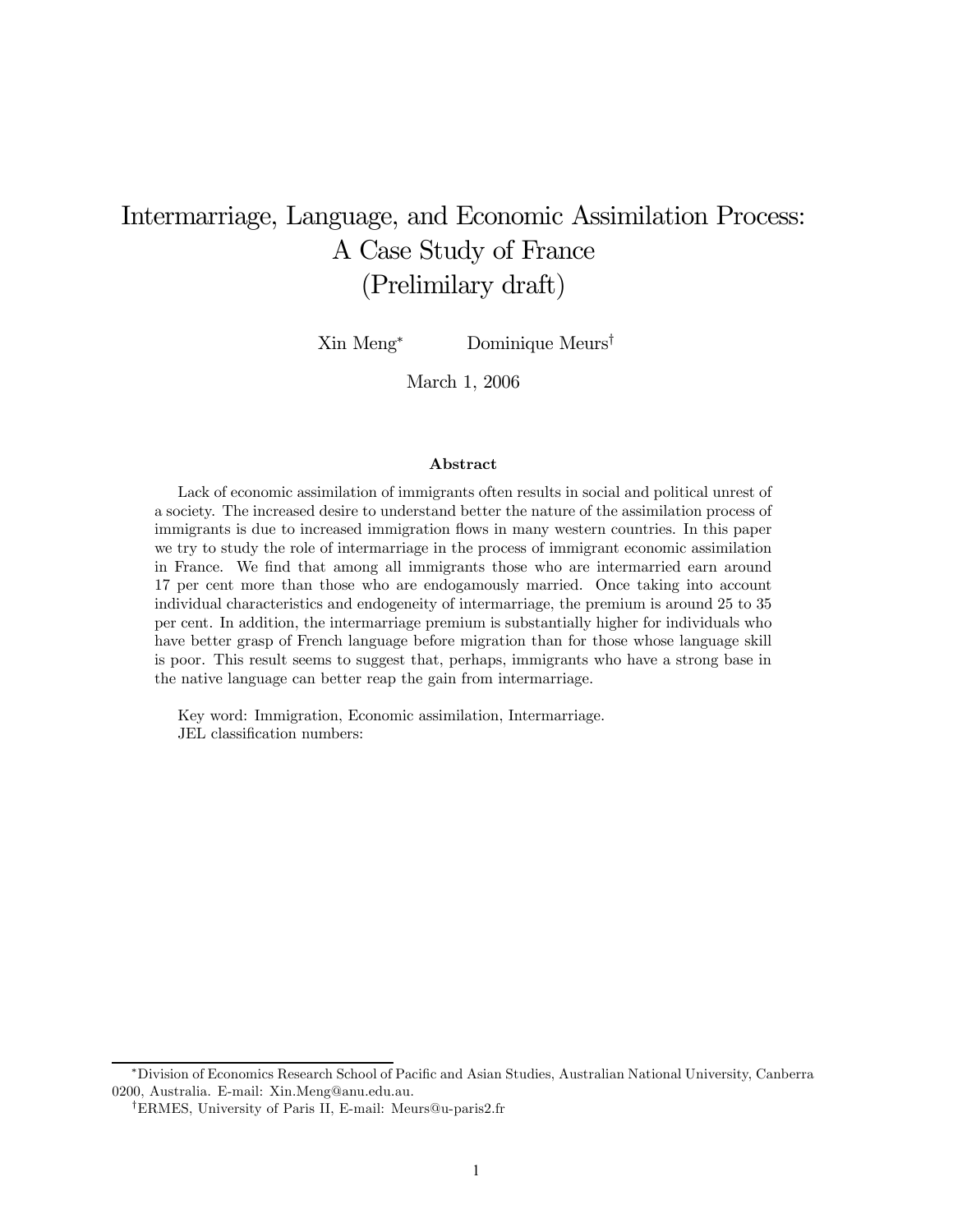# 1 Introduction

Many western countries have recently experienced social unrest due to lack of immigrant assimilation and, in response, there has been an increased desire to understand better the nature of the assimilation process. The recent disruptions in France, stemming from high unemployment rates and low incomes among the first and second generation immigrants, and the resultant questioning of immigrant assimilation policy, is a recent example Understanding the assimilation process is of significant policy relevance for a wide range of countries.

Previous economic integration studies have focused on the speed of economic assimilation, mainly in the US, the UK, Canada, and Australia (Borjas, 1985, 1995; Chswick, 1978; Bell, 1997; and Baker and Benjamin, 1994). More recently studies by Chiswick and Miller (1995), Lazear (1999), Dustmann and Van Soest (2002), and Dustmann and Fabbi (2003) have analysed the role of native language acquisition and found that those with better language skills assimilate much faster. Meng and Gregory (2005) examined immigrant marriage patterns and found that immigrants who intermarry assimilate better and, on average, earn around 20 per cent more than those who do not. Meng and Gregory (2005) attribute a significant part of this labour market reward to the effect of the marriage on the acquisition of native language skills and a better understanding of local labour markets. Unlike the Australian study Kantarevic (2005) finds no causal effect of intermarriage on earnings in the US.

There are many possible reasons for the differences in the Australian and US findings. In particular, Australia has a strong preference for skilled immigrants while in the US a large proportion of immigrants are unskilled workers (reference). In addition, a large proportion of US immigrants are from Latin-American countries while the majority of Australian immigrants are from Asian or European countries. Further, "natives" in Australia is a relatively uniform population group, whereas in the US "natives" can be white or black, which have very different labour market outcomes, and hence, significant difference in labour market networks.

In this paper, we take up the intermarriage theme in a third country and investigate its relevance for immigration assimilation in France. Unlike either Australia or the US, France operates under a very restrictive immigration policy since the 1970s, whereby most recent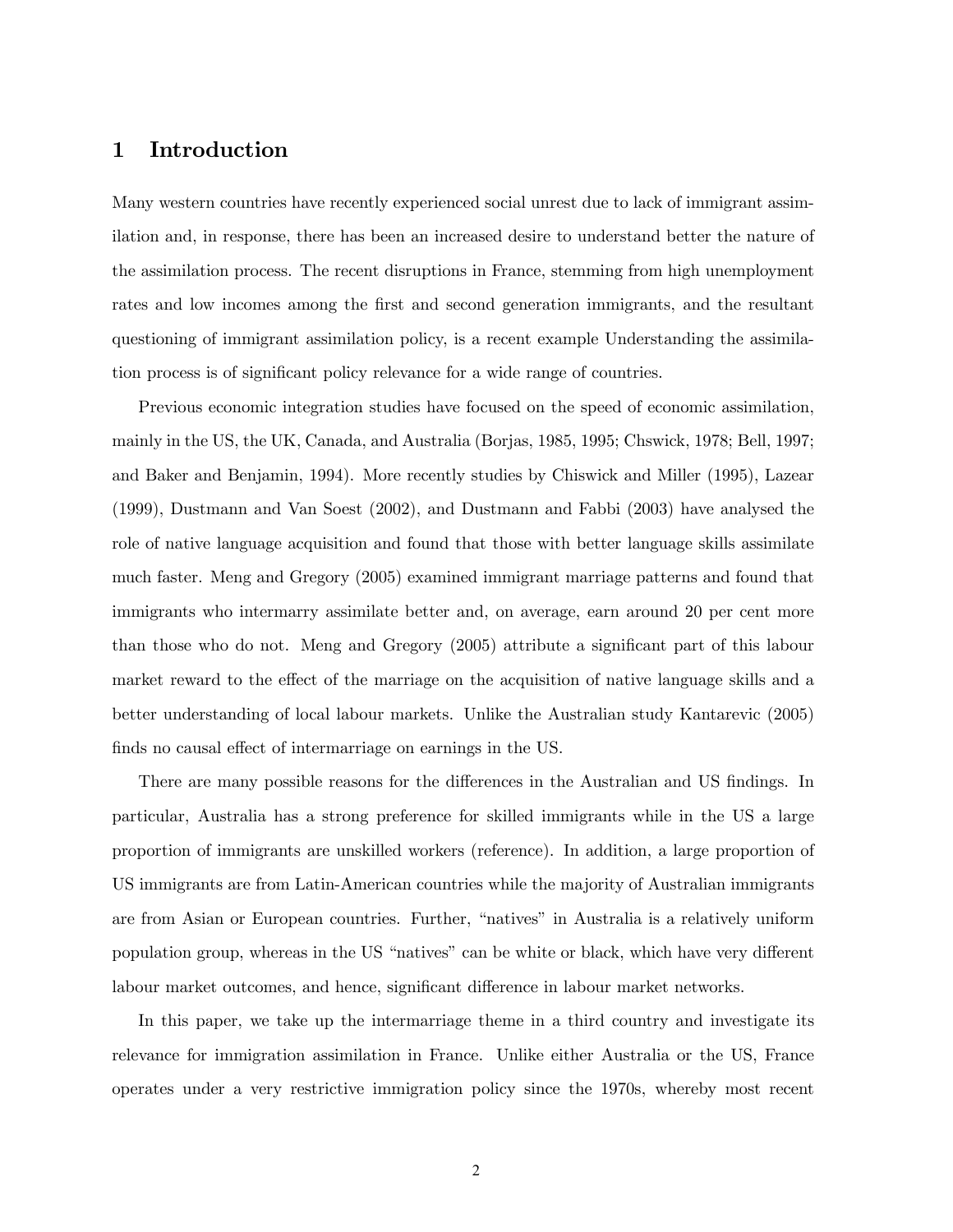immigrants enter under family reunion or refugee schemes (Constant, 2003). In addition, a large proportion of the immigrants is from either other European countries (45 per cent) or from Africa (40 per cent).

In addition, France may provide an opportunity to be empirically more precise about the effect of intermarriage on language improvement relative to the acquisition of more local labour market knowledge and better networks. Due to data limitations, Meng and Gregory (2005) could not empirically distinguish between these two channels of improved labour market earnings. The advantage of French data is that many immigrants are from African countries, where French is either used as an official language or as the language of schools, but the labour market institutions are very different. For these immigrants, therefore, intermarriage should not deliver language gains and the effect of intermarriage on earnings should mainly arise from other sources including a better understanding of local labour markets.

We find that among all immigrants those who are intermarried earn around 27 to 37 per cent more than those who are endogamously married. In addition, the intermarriage premium is substantially higher for Africans (who have much better grasp of French) than for non-Africans, which seems to suggest, perhaps, that immigrants who have a strong base in the native language can better reap the gain from intermarriage.

The paper is structured as follows. The next section introduces background details. Sections 3 and 4 describe data and estimation strategy, respectively. Sections 5 presents the results. Conclusions are given in section 6.

## 2 Background

After the WWII, in response to labour shortages, there was a large demand from French employers to hire workers from former colonial countries such as Tunisia, Morocco, and Algeria. However, in response to the Algerian war (1954-1961), the French government began to diversify the country source of work related immigrants and agreements were signed with Spain (1961), Portugal (1963), Yugoslavia and Turkey (1965).

French immigration policy also responded to the 1973 oil crisis and since 1974 immigration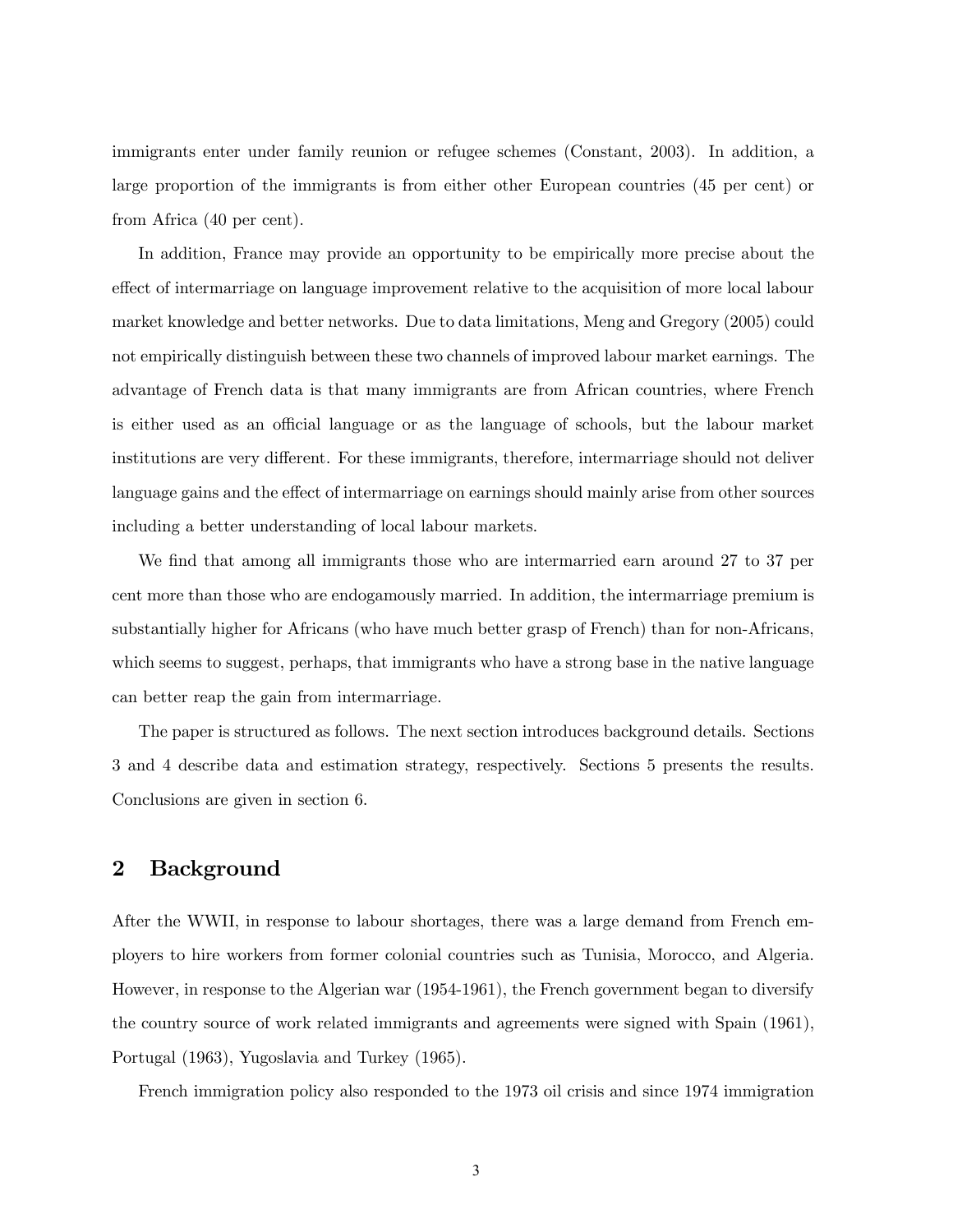has been strictly controlled and work related immigration limited to specific demands from employers. Because of the tight regulations, it became difficult to stay and work in France legally. As a consequence, illegal immigration has been increasing which has led to periodical legalisation of illegal immigrants (in 1981 and 1998). There has been major refugees inflows: Vietnamese in 1975 and more recently from refugees from Africa and Yugoslavia. Interestingly, although the Open Border policy among EU countries has been introduced for many years, immigrants from old EU member countries are limited, while immigration from recent EU members is increasing.

The above patten of the different waves of immigration is presented in Figure 1. Using data from the 1992 special immigration survey, Figure 1 indicates that work related immigration dominated the pre-1974 immigration share, whereas family reunion and refugees dominated the post 1974 period. We also present the composition of immigrants from different country of origin in Table 1 using data from 1999 census. It shows that immigrants accounted for 7.4 per cent of the total population in France. Among them, 45 per cent is from European countries, mainly Portugal, Spain, and Italy, and 39 per cent is from Africa.

One special feature of immigrants in France is worthnoting, which is that most African immigrants had very good grasp of French before they came to France, especially for the more educated people. French was the official language for all of French colonial countries. It still is the official language in former colonies from black Africa (Sénégal, Mali, Côte d'Ivoire) after their independence. For Arabian countries (Morocco, Tunisia, Algeria), however, French is no longer the official language since their independence but still is the language used for everyday purposes. Since the 1980s, there is a movement towards the arabisation of the education system and the society, but the movement has progressed at a rather slow pace. In Morocco and Tunisia, French is still used from the primary school. A large part of secondary education is taught in French, while almost all the tertiary education is taught in French. Algeria is the only country which shifted towards a complete arabisation at primary and secondary level in the late 1980s. To study French as a second language is, nevertheless, compulsory. In addition there are private schools which provide complete French education. At tertiary level education in Algeria is still given mainly in French.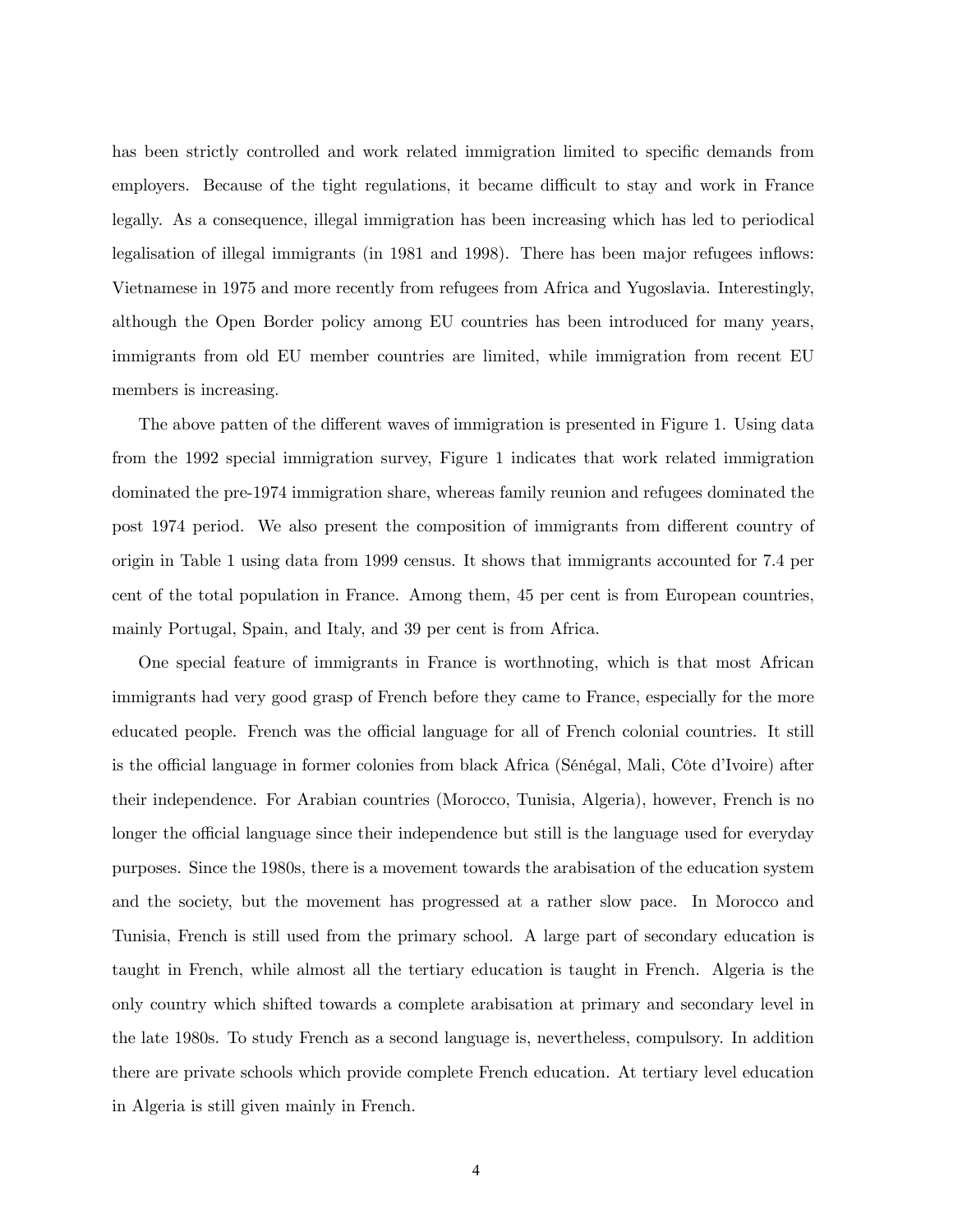Very few studies have devoted to the issue of economic assimilation of immigrants in France. Using 1990 census, Moaurin (1991) calculated a risk of unemployment for North African immigrants that was 79% higher than the French natives, while for Portuguese immigrants it was 49% lower. Dayan et al. (1997) studied the professional mobility using the 1992 special immigrant survey. Their main conclusion is that immigrants are trapped in low-skilled occupations and did not experience an upper professional mobility as their French counterparts over their working life. Most recent papers are limited to the study of second generation immigrants and examines the discrimination they experience in finding a work (Dupray et al., 2003 and Fournier et al., 1999). Using 1999 survey, Meurs et al. (2005) presented an outline of the situation on the labour market for different generations of migrants, according to the country of origin (or the country of origin of their parents). They find that the risk of being unemployed for African immigrants is still as high as in Maurin's (1991) study ten years later. Moreover this disadvantage is only slightly reduced for second generation African immigrants.

The family structure of immigrants has been studied by demographers and sociologists (see, for example, Tribalat & al., based on MGIS 1992). An overview of marriage, intermarriage and fecundity is presented in Borrel et al. (2003). Using the data from the census 1999, they find that 38 and 34 per cent of male and female married immigrants are intermarried, with large variations across the country of origin. European immigrants (mainly Spanish and Italians) are more inclined to have mixed marriages, with a rate close to 50 per cent, as opposed to Turkish immigrants for whom the rate of intermarriage is the lowest among all immigrants (14 per cent for the married males and 4 per cent for the married females). Portugal and North African immigrants are between these two extreme cases with a rate of intermarriage between 20 and 30 per cent, respectively.

### 3 Data

Studies on economic assimilation and intermarriage mainly use census data. Unfortunately, French censuses do not include income or earnings variables. Data used in this study is from a special immigration survey conducted by INSEE (National Institute of Statistics and Economic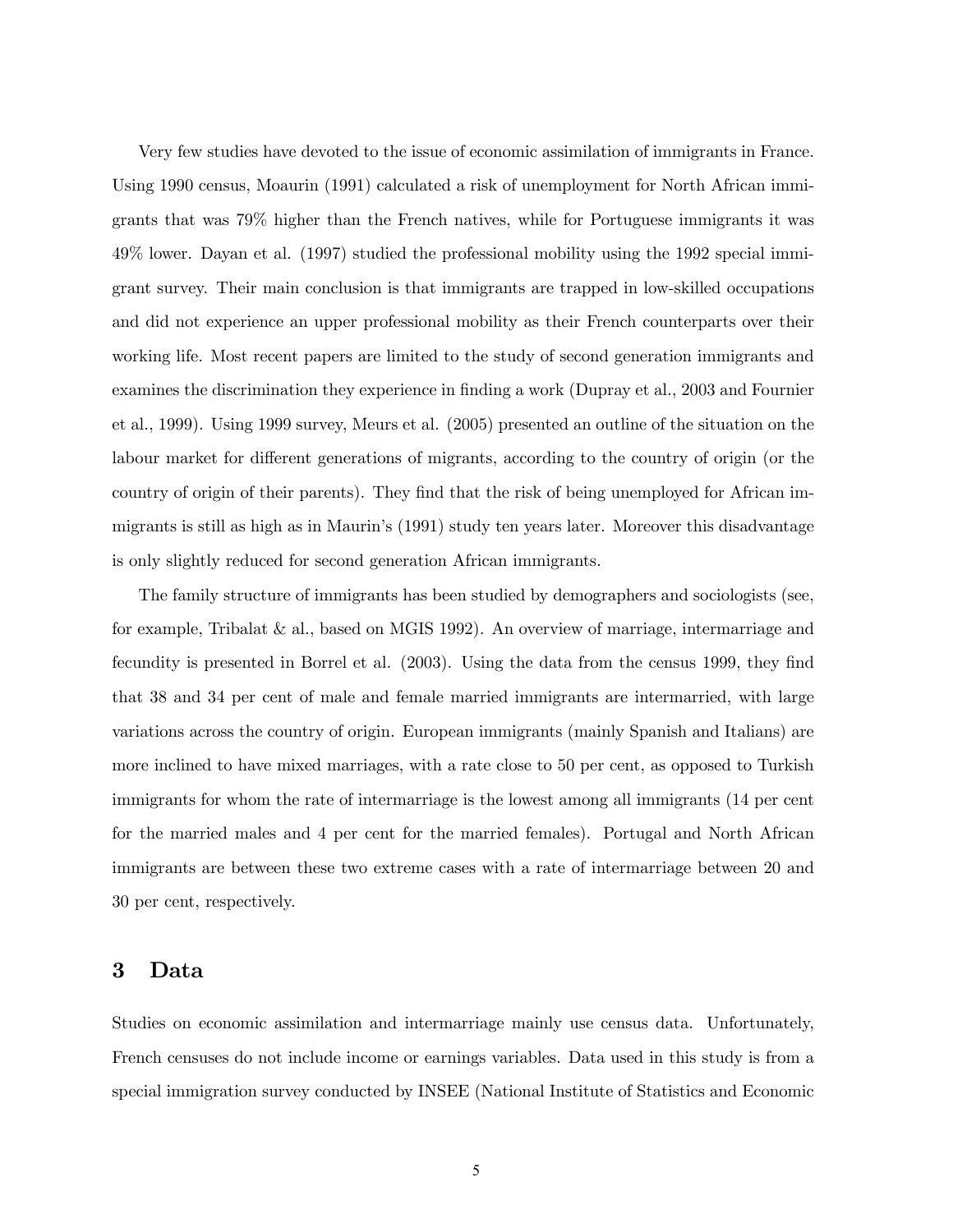Studies) and INED (National Institute of Demographic Studies) in 1992. The survey comprises three groups, a group of immigrants; a group of second generation immigrants who are aged 20 to 29 years and whose father immigrated from Algeria, Spain and Portugal; and a group of individuals who are representative of the general population. The sample frame was the 1990 census. For the purpose of this study only the immigrant sample is used. 11979 individual immigrants were interviewed and 8522 questionnaires were collected. These immigrants are a random sampling of people from the following 7 regions (countries and groups of countries) were included: Spain, Portugal, Algeria, Morocco, Turkey, Asia (Cambodge, Laos, Vietnam,) Sub-Saharan Africa. As indicated in Table 1, these 7 regions accounted for 63 per cent of the total immigrant population in 1999 census. The survey interviews individuals aged 20 to 59 years and if more than one person in a household are suited for the survey, one was selected randomly using Kish method.

The survey comprises detailed information on personal characteristics (such as age, gender, education, religion, and other subjective information such as beliefs), history of immigration (such as year of arrival, motive for migration, presence of relatives or friends in the country of destination), work characteristics (labour force status, seniority for salaried workers, ethnic composition of co-workers, earnings, and hours worked<sup>1</sup>), marital history (marital status, duration of marriage or partnership, number and age of children), as well as information on spouses such as country of birth, year of arrival for migrants if spouse is a immigrants, and labour force status. In addition, the survey also provides detailed information on French proficiency.<sup>2</sup> Two independent assessments of individuals' French proficiency at the time of the survey were collected: a self-assessed indicator and an assessment by the interviewer. The interviewer as well as the individual immigrants themselves were required to rank individuals' French ability from 1 (good), 2 (fair) to 3 (do not speak French at all). Moreover a question on immigrants' social life was explicitly used as a reading test. The interviewees were provided with a code of

<sup>&</sup>lt;sup>1</sup>Information on annual earnings was collected for the year 1991 in 11 broad brackets. Following Chiswick and Miller (1985) we derive our annual earnings using the midpoints of the income intervals and using a value of 1,5 the lower (upper) threshold for the open-ended lower (upper) categories. Information on the number of months worked in 1991 and the number of usual hours worked in a week is also available. Combining earnings and hours worked information we derive information on hourly earnings.

<sup>&</sup>lt;sup>2</sup>As interpreters were available at the time of the survey, the coverage of the survey was not limited to people who can speak French.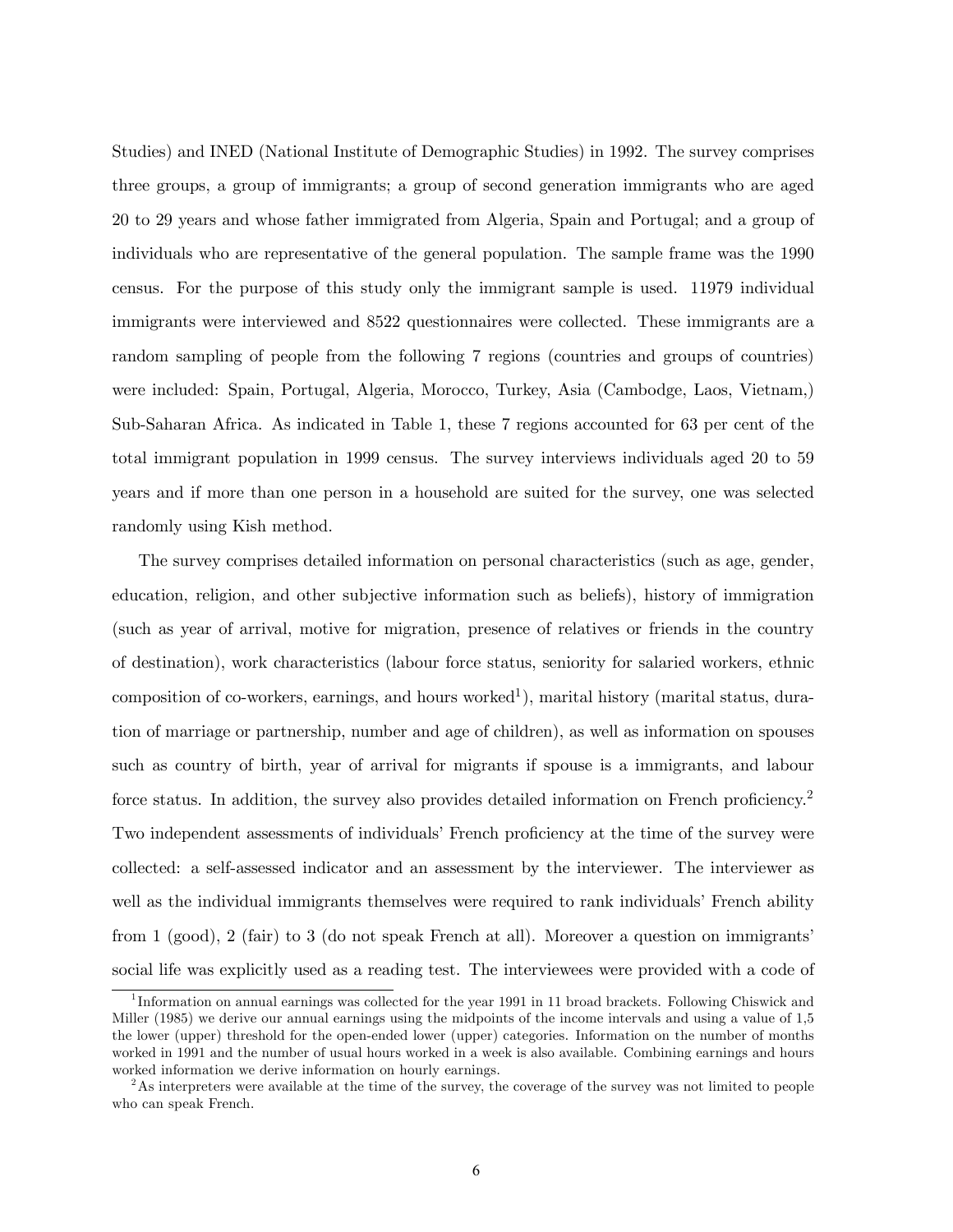12 possible answers for this question and were required to read the code and then fill in the answer. Only when an immigrant was not able to read it, the interviewer was allowed to help him/her in reading aloud the code. As previously, the individuals were thus ranked with a three levels scale: 1 (read well), 2 (read with difficulty), and 3 (cannot read at all). Immigrants were also asked a retrospective question of "Did you speak French before coming to France?", and was required to give an answer of yes or no.

As we are interested in the effect of intermarriage on labour market outcome, the sample used is limited to married or de facto immigrants who arrived as unmarried individuals. This selection rule allows us to focus only on people who clearly chose to be intermarried, but at the price of the loss of a substantial number of observations, especially for women immigrants as a large proportion of immigrant women came to France under family reunion scheme (see Figure 1). Of the original 8522 observation, 6655 (75 per cent) declare to be married or in a de facto relationship at the time of the survey and 3685 (2422 males and 1263 females) were not married when they arrived to France. 82 per cent of these married males are working and 72 per cent are wage earners. The percentage of working females is lower (56 per cent working and 50 per cent are wage and salary earners). Excluding missing values, our final sample comprises 1664 and 557 male and female wage and salary earners, respectively<sup>3</sup>.

Intermarriage is defined as an immigrant who lives with somebody who is French by birth.4 Table 2 presents the intermarriage rates for male and female samples. For the total sample (8522) 13 per cent and 18 per cent of male and female immigrants are intermarried, respectively. Whereas for our final sample of 3685 individuals the ratio is 35% and 33% for male and female immigrants, respectively. These ratios are consistent with those revealed from the 1999 census, which shows that 38 per cent male and 35 per cent female immigrants were intermarried. European immigrants have the highest probability of intermarry (46 and 50 per cent for males and females, respectively), while only less than 6per cent of Turkish women and 9 per cent of Turkish men are intermarried. The proportion of intermarriage for immigrants from African countries is around 20 per cent. These differences between countries are consistent

<sup>&</sup>lt;sup>3</sup>To test the sensitivity of our sample exclusion restrictions, we also present results from total sample of wage and salary earners later in the paper.

<sup>4</sup>By definition an immigrant who married to a second generation immigrant is considered as intermarried.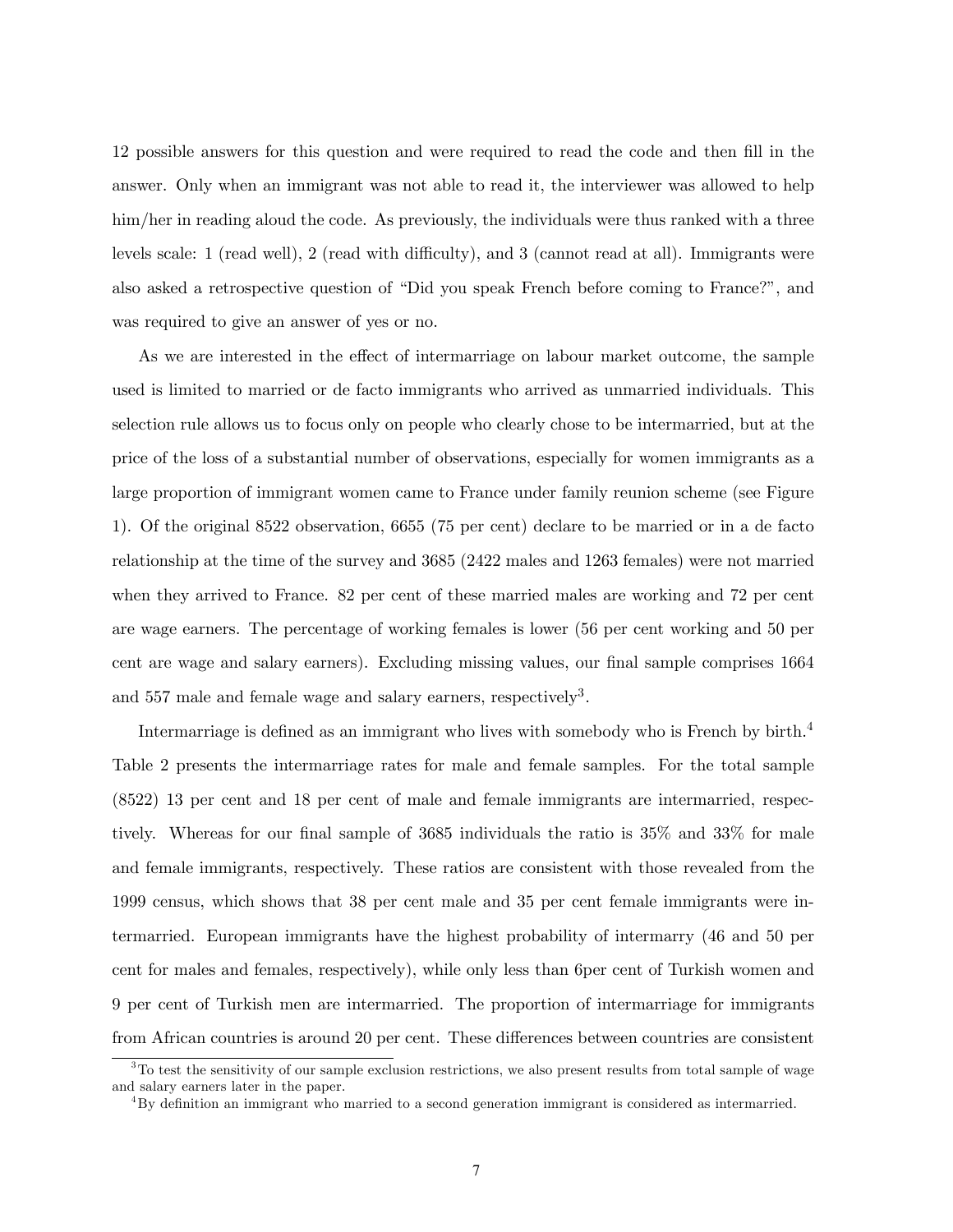with the general results from the 1999 Census (Borrel, Tavan, 2003). To disentangle the effect of intermarriage through language improvement on earnings and through local labour market knowledge and network on earnings, we also separate our samples into those who are from African countries and those who are not.

Table 2 also provides summary statistics of the main characteristics of the sample by the type of marriage. Broadly speaking intermarried immigrants appear to be younger than their endogamous counterparts. They arrived at earlier age and are more educated. 79 per cent and 76 per cent of female and male intermarried immigrants spoke French before their migration, respectively, whereas the ratios for their endogamously married counterparts are 60 and 52 per cent for females and males, respectively. Over 94 per cent of men participate in the labour market, intermarried or not, while the rate for female is slightly different with intermarried women participating in the labour market at 73 per cent and endogamously married women 71 per cent. Regarding to the most important issue for this paper, we observe a positive pronounced raw wage premium for intermarried immigrants, equal to 17% for both males and females.

We also present the summary statistics for immigrants from Africa and non-africa countries. We find that Africans are more likely to speak French before migration and African immigrants who are wage adn salary earners are on average more educated than non-Africans. In addition, they are less likely to be intermarried.

### 4 Analytical strategy

Our main interest is to examine whether intermarriage facilitates economic assimilation of immigrants in France. Following the literature, economic assimilation is measured in terms of labour market earnings. Consider the following equations:

$$
\ln(Y_i) = \alpha_0 + \alpha_1 M_i + \alpha_2 X_i + \varepsilon_i \tag{1}
$$

$$
M_i = \beta_0 + \beta_2 X_i + \beta_3 Z_i + v_i \tag{2}
$$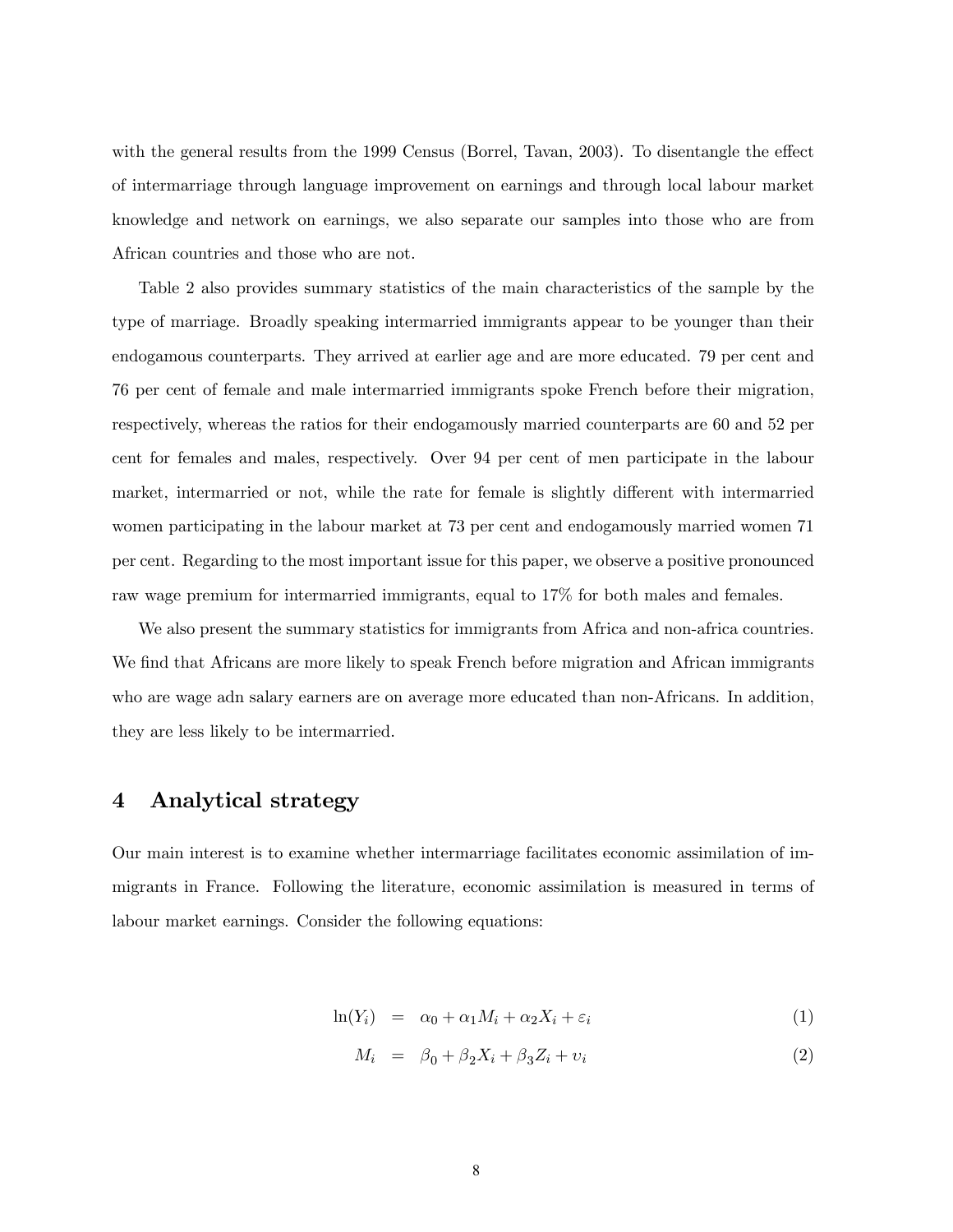where Y is hourly earnings,  $M$  is an indicator for intermarriage, and  $X$  is a vector of exogenous variables. Because intermarriage and high earnings capacities may both be determined by some unobservable characteristics, M is correlated with  $\varepsilon$  in equation (1). Such an endogeneity problem will result in a biased estimation of  $\alpha_1$ if using OLS. To avoid the problem, we adopt a two stage estimation strategy, which treats intermarriage as endogenous. Equation (2) endogenises intermarriage and Z is a vector of instruments which identifies intermarriage equation.

The vector of exogenous variables, X, includes age and age squared, a group of education dummy variables, a dummy variable indicating whether an individual is viewed by the interviewers as speaking French fluently, and year since migration. In addition, we include a group of country of origin variables (Europe (Spain and Portugal), Africa (Algeria, Morocco, others Sub-Saharan African countries), Asia, and Turkey) as proxies for the transferability of labour market skills and a dummy variable indicating the place of residence (Paris opposed to the rest of the France) to take into account regional wage variations. Further we also control for whether an individual has a religion which may indicate whether he/she is open minded, which in turn may affect productivity and intermarriage (Meng and Gregory, 2005).

The instruments, Z, should satisfy the exclusion restriction. That is they should affect the intermarriage decision but have no directly effect earnings except through the impact on intermarriage. We selected the following instrumental variables. The first instrumental variable we us is "Sex Ratio", which is defined as  $SRATIO_m = N_{jf}/N_{jm}$  for males and  $SRATIO_f =$  $N_{jm}/N_{jf}$ , where the subscripts m and f indicate male or female observations and j indicats a ethnic-age-region cell.  $N_{jf}$  and  $N_{jm}$  is the number of female and male immigrants of the same country of origin in the same age group and living in the same region. SRATIO measures the competition in a certain ethnic-age-regional marriage market for males (or females). The larger the ratio, the less sever the competition within the group, and the less likely the individual will search for partners outside his/her own ethnic group (Angrist, 2002; Meng and Gregory, 2005).

The second instrumental variable we use is "probability of marry within one's own ethnic group", which is defined as  $PROB_m = N_{jf}/N_f$  for males and  $PROB_f = N_{jm}/N_m$  for females. While  $N_f$  and  $N_m$  are defined as the same as in  $SRATIO$ ,  $N_f$  and  $N_m$  denote the total number of both French and immigrant women/men of the same age group and the same region. The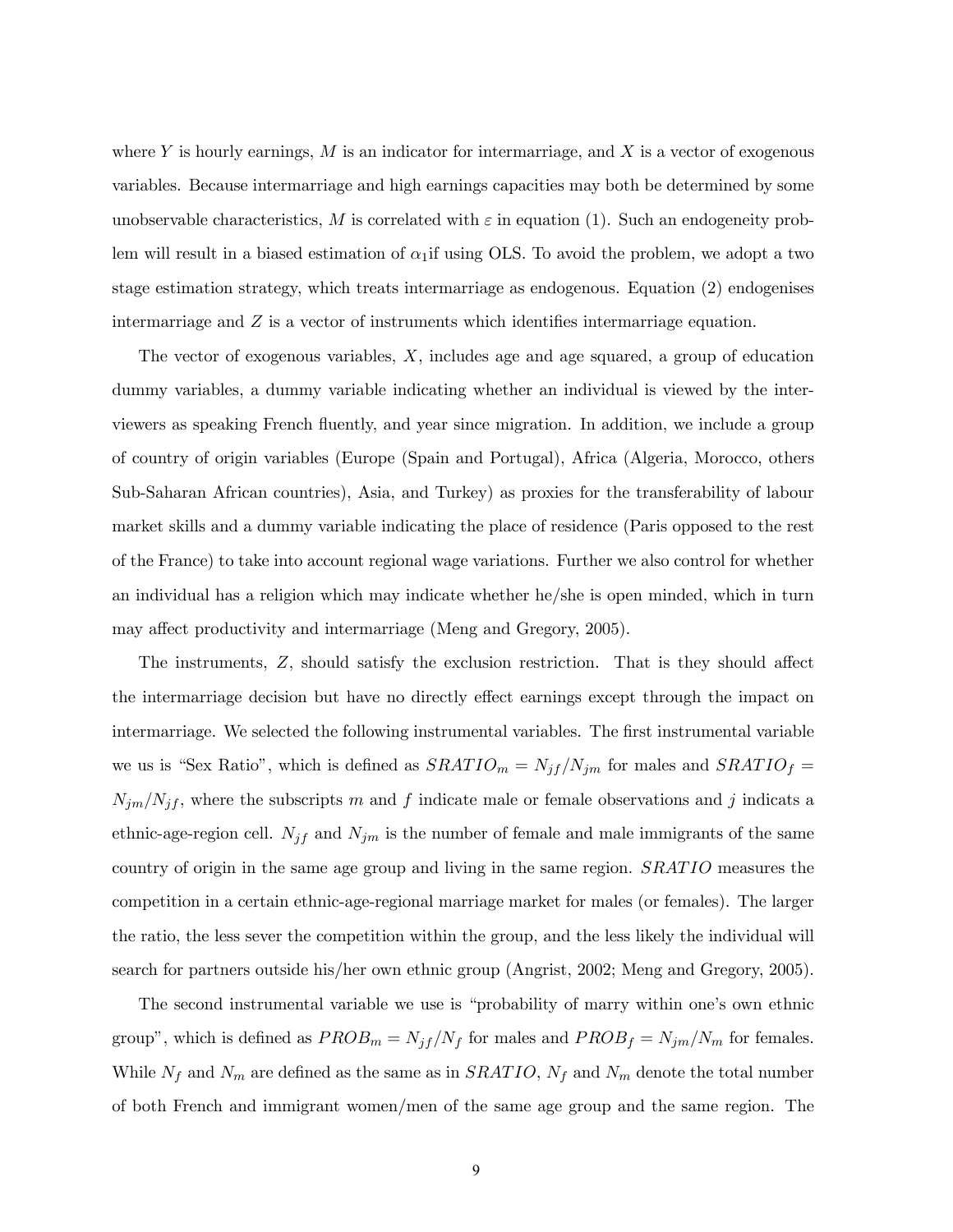larger the value of this variable, the more likely for an immigrant to meet a partner of the same ethnic-age-region group, and the lower the probability of marry outside one's own ethnic group.

We used the 1999 Census to construct these variables. A cross-tabulation composed of 8 age groups, 20 regions, and 7 countries or groups of countries as defined in our survey is produced by INSEE. Using this table we constructed the variables. These instrumental variables are obviously exogenous to individuals' earnings, at the same time, as we will show later, have statistically significant effect on intermarriage.

Equations (1) and (2) are estimated using two-stage estimation, whereby the first stage predicts for each individual the probability of intermarriage, which in turn is plugged into equation (1) for the second stage estimation.

The above estimation strategy is suitable for the male sample. For females, however, an additional difficulty arises when estimating the earnings equation. As large proportion of females are not working, failure to take into account this selection problem could result in biased estimations of returns on individual characteristics, and, consequently, on the measurement of the intermarried effect. Thus, for female sample, in addition to equations (1) and (2) we also estimate a labour force participation equation and from which a sample selection correction term, the inverse Mills ratio  $-IMR$ , is generated and then introduced into the earnings equation together with the predicted probability of intermarriage. To identify the labour force participation equation, we use the number of children aged of less than 6 years and the presence of children aged between 6 and 18 years as instruments. In the next Section we report both regressions with and without the selection correction term.

In addition to estimating the effect of intermarriage on economic assimilation, this paper also intends to isolate the effect of intermarriage through facilitating acquisition of local labour market network and other knowledge on economic assimilation. To do so, we separate our samples into African and non-African immigrants. As discussed earlier, French had been official language in all of African countries in our sample. It is still so in Black African countries. Arabian countries although switched to use Arabic as the official language, French is still used from the primary school as the main language or as a compulsory second language. Thus, everybody who are literate speaks French fluently. For this group, therefore, the effect of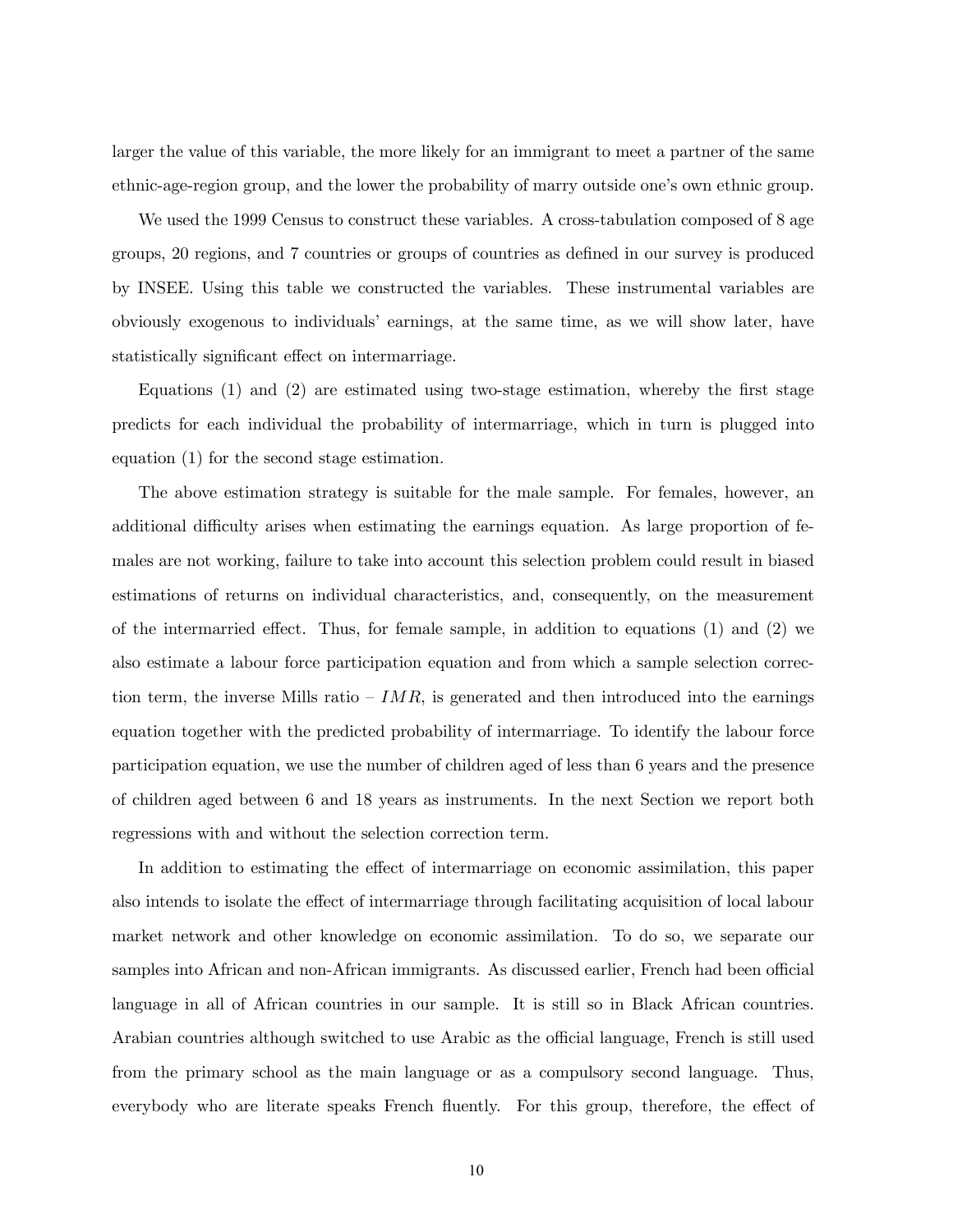intermarriage through language improvement on economic assimilation should be very small. Further to this African and non-African divide, we also use "Speaking French before migration" or not to test the robustness of our finding from African/non-African estimations.

## 5 Intermarriage and Intermarriage premia

### 5.1 Determinants of intermarriage

We first present results on the determinants of intermarriage. Equation 2 is estimated for all immigrants married after migration and for sub-samples of Africans and non-Africans separately using both the Linear Probability model (LPM) and probit model. The results are presented in Table 3, with the left panel presenting the results for the total sample and the right panel presenting the results for the sub-samples of Africans and non-Africans.

We first discuss the results for the total sample. The results are largely consistent between the LPM and probit model and the discussion below will focus on the probit model. Most variables have expected signs and are statistically significant. Men are more likely to intermarry than women and the difference is almost 7 percentage points. Consider that the average intermarriage rate is around 30 per cent for the sample, the gender difference is considerable. Highly educated are more likely to intermarry as it is observed in Meng and Gregory (2005) and many sociological studies (Qian, 1999 and Qian and Lichter, 2001). The longer one stays in the country since migration the more likely he/she is intermarried. Speaking French before migration and currently speak French fluently both have positive sign and are statistically significant. The dummy variable for no religious belief has a statistically significant positive effect on intermarriage. This relationship was also observed in Australia by Meng and Gregory (2005). Compared to the reference group (Turkey), the probability of intermarry is higher for all other migrants and the highest estimates is observed for European immigrants. Surprisingly, living in Paris reduces one's probability of intermarriage.

Turning to the separate sample for Africans and non-Africans we find that the pattern of intermarriage determinants differs considerably between the two groups. First, gender difference in intermarriage rate is much higher for Africans (13 percentage points) than for non-Africans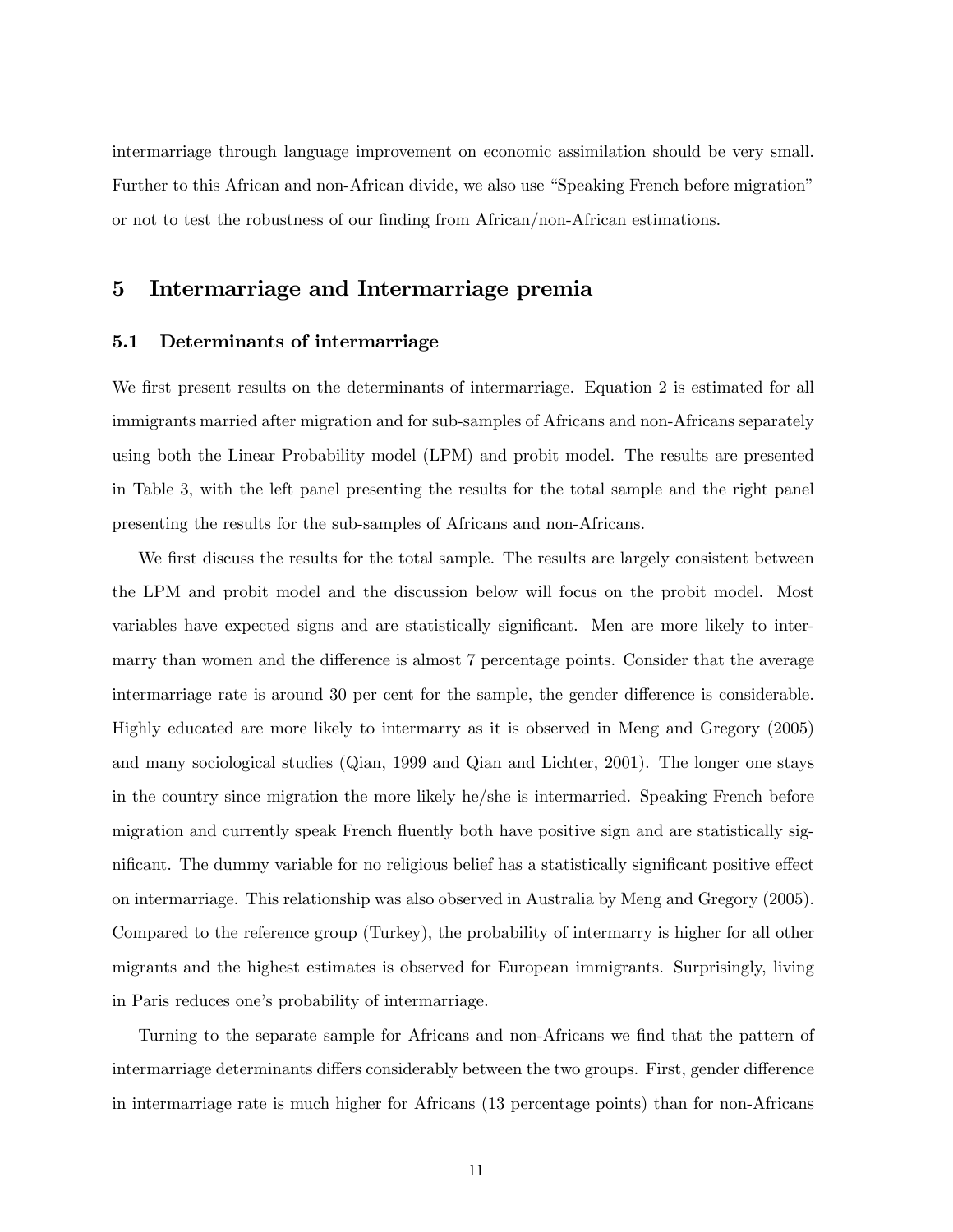(4 percentage points). Second, education is a more important determinant of intermarriage for Africans than for non-Africans. Third, year since migration does not play an statistically significant role in determine intermarriage for Africans as it does for non-Africans. Finally, the role of language skills, either the knowledge before migration, or the current skills, is more important for non-Africans than that for Africans. Perhaps as majority of Africans speak French fluently, the variation among Africans is not as large as that among non-Africans.

The most important variables for our study are the two instruments. Both variables have the right sign and are statistically significant at the 1 per cent level for the total sample. The probability of intermarriage increases when the sex ratio for the opposite gender decreases. Similarly, an increase in the probability to meet a partner from the same ethnic-age-regional group reduces the likelihood of intermarriage. For the sub samples of Africans and non-Africans, the effects are statistically significant at between the 5 and 1 per cent levels, except for non-African males, where the sex ratio variable is not statistically significant.

#### 5.2 Female labour force participation decision

As our outcome variable, hourly earnings, can only be observed when an individual is working as a wage and salary earner, there is a serious sample selection problem, especially for females, which may bias our estimated result for intermarriage. Our total sample of females who were not married before migration and are currently married is 1263 and among them only 50 per cent (630 individuals) are wage and salary earners. The rest of this group women are either not in the labour force (27 per cent), unemployed (17 per cent), or worked as self-employed (6 per cent). Whereas for male 75 per cent of the group is currently worked as wage and salary earners. We, therefore, try to correct for this sample selection bias using Heckman's (xx) sample selection model for the female sample. The participation equation is identified by using two instruments: total number of children and total number of children who are aged 0 to 6 at the time of survey.

Table 4 presents LPM as well as probit model results on the participation behaviour for married female immigrants who arrived in France single. The first two columns are results for the total sample, while column 3 is for Africans while column 4 is for non-Africans. The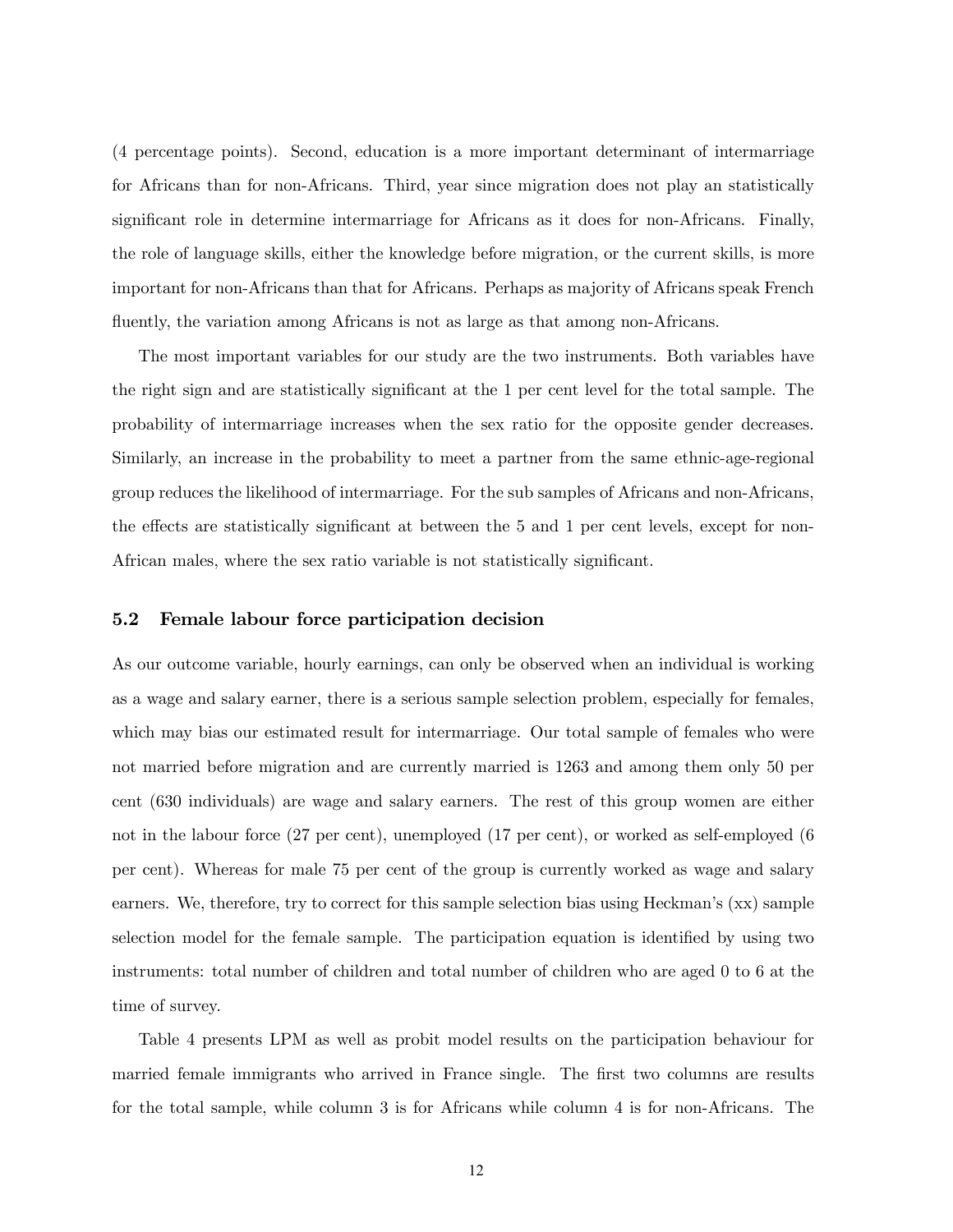results are largely consistent across the three samples. Age has a statistically significant inverse U-shaped effect on individuals' participation decision. The more the number of young children and the more children in general increase the probability of quitting labour market, which is a sensible and very common finding. Both children variables are statistically significant at the 1 per cent level. In addition, living in Paris increases labour force participation of women. Apart from these variables, nothing else is statistically significant determinant. The insignificant effect of education on labour force participation decision is an unusual finding for native French. This may be due to the fact that immigrants face strong financial constraints, especially those who are less education. Thus, finding a job is more urgent for them than for the more educated. The positive and significant effect of locating in Paris may be related to more opportunities on labour market in this area.

Finally, there is no relationship between intermarriage and labour force participation. Although the intermarriage coefficient has a positive sign on labour force participation for Africans and negative sign for non-Africans, none of the estimates are statistically significant.

#### 5.3 Intermarriage and wage premium

We are now turning to our main objective: estimating the earnings premium of intermarriage. Table 5 presents the estimated results for equation (1) from the OLS, IV, and two-stage estimations for the total sample, and for male and female samples, separately.

The pattern of wage determination is consistent across different estimation strategies, but differs somewhat for male and female samples. The difference for male and female samples is also consistent across the three estimations. Hence, the discussion below will focus on the two-stage estimation except when we discuss the intermarriage effect.

For the total sample, age, year since migration, and having above secondary education all have positive and statistically significant impact on earnings, so as speaking French fluently at the time of survey. The results on age and year since migration, however, are mainly driven by male sample. For females, neither duration since migration nor age has a statistically significant impact on earnings. These results seem to be consistent with the family investment hypothesis proposed by Benjamin and Baker (200?), where they indicates that female immigrants often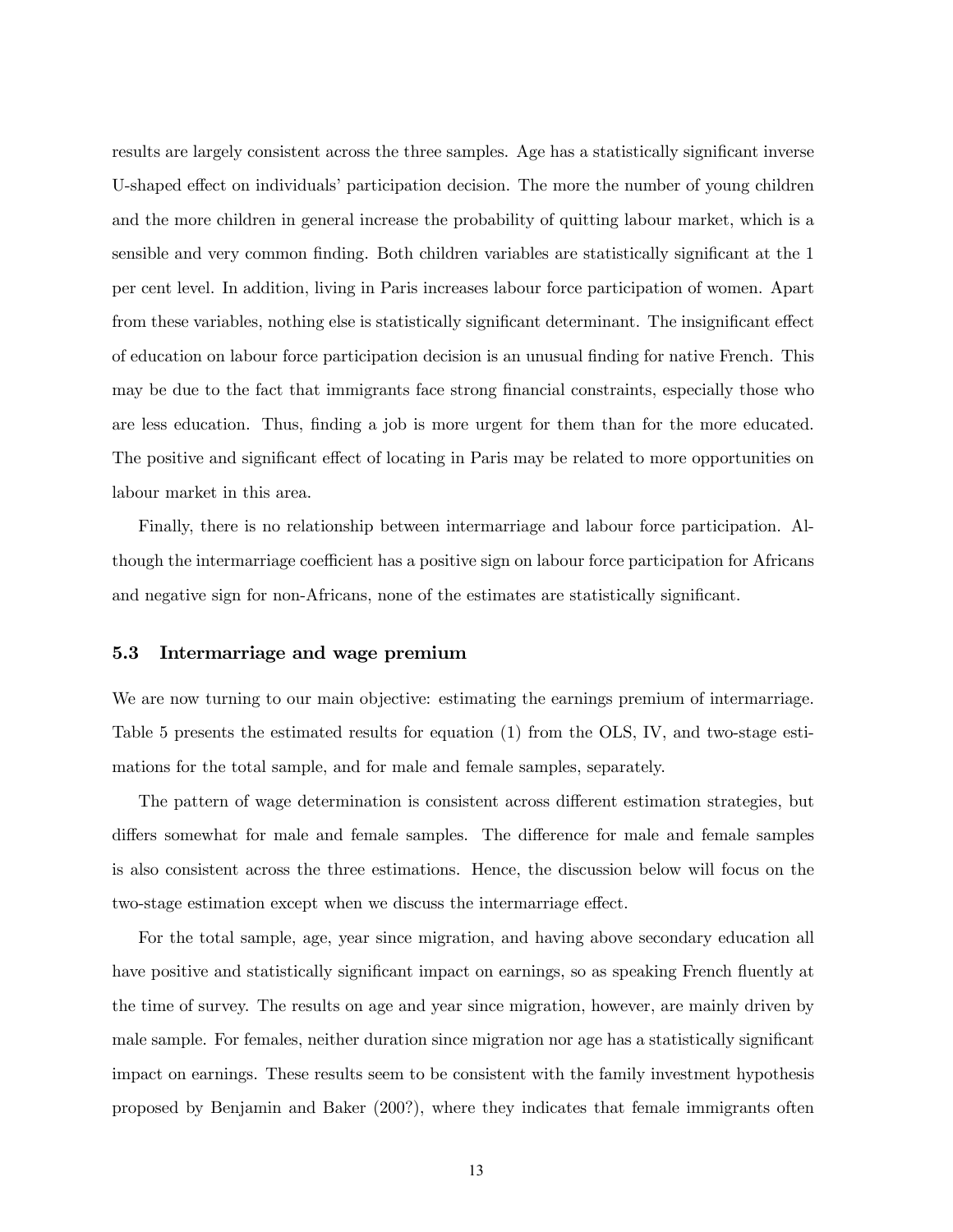take on dead-end jobs to support their husbands' initial investment in acquiring local human capital. In addition, speaking French fluently has positive and significant effect on male but not female's earnings and this difference is mainly due to lack of variation for female sample. Only 6 per cent of the female sample do not speak French fluently, whereas this ratio for male sample is 13 per cent. To have no religion is never significant in earnings equation, both for males and females. Being African is associated with lower earnings, especially for males, while Asians receive higher earnings related to their Turkish counterparts.

Turning to our main interest of intermarriage premia, we find that without controlling for possible endogeneity problem, intermarried immigrants on average earn 6.2 per cent more than their endogamously married counterparts, ceteris paribus. Women gain more out of intermarriage than men (9.3 per cent vs 5.2 per cent) and both are statistically significant. The IV estimation handles the possibility of reverse causality between intermarriage and earnings and uses the linear probability model as the first stage estimation. Once controlling for the endogeneity issue, the estimated intermarriage premium increased for all samples. For the total sample, we observe a 24 per cent hourly earnings gain from intermarriage, while for female and male samples the premium is 76 and 15 per cent, respectively. The point estimate for male sample, however, is not statistically significant. This indicates that perhaps, our instrumental variables are not generating enough variations to identify intermarriage equation from the earnings equation for the male sample. Indeed, once the probit model is used as the first stage estimation, where the non-linear functional form provides additional variations to the purged intermarriage variable, the effect for all samples become statistically significant at the 1 per cent level. With the two-stage estimation, intermarriage premium for the total sample is 36 per cent, for female and male samples it is 94 and 27 per cent, respectively.

Note that the reason we are worried about the endogeneity of intermarriage in the earnings equation is because there may be unobservable characteristics which make individuals to intermarry at the same time to earn higher or lower earnings than their endogamously married counterparts. Controlling for such an endogeneity, we find an increase in intermarriage premium, suggesting that the unobservable characteristics which make an individual intermarry contribute negatively to his/her earnings. This finding is consistent with Meng and Gregory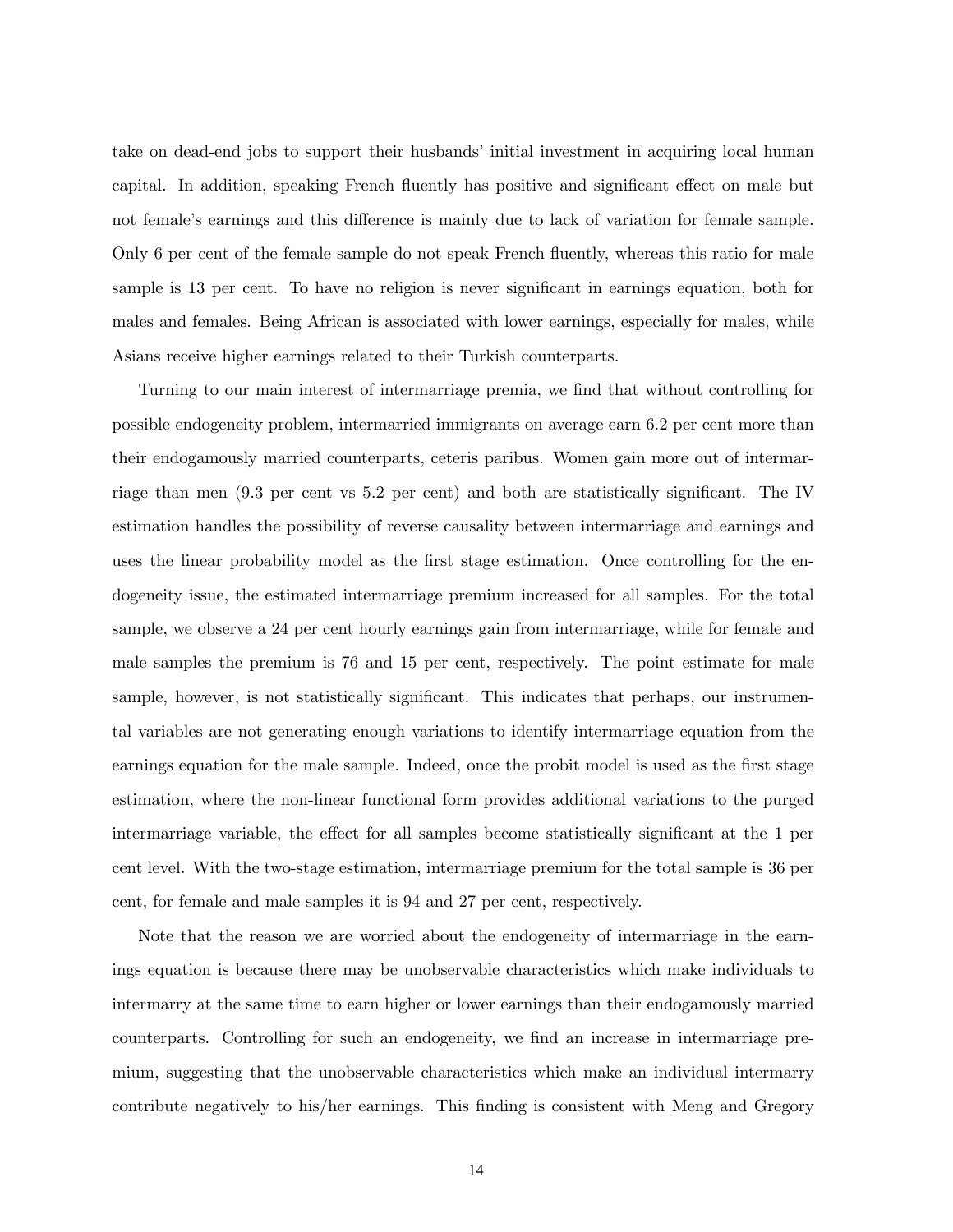(2005) for the Australia case, but at odds with Kantarevic's (2005) finding that once control for endogeneity the intermarriage premium for the US immigrants disappears.

Like Meng and Gregory (2005) we also find that once endogenise intermarriage, the intermarriage premium becomes unbelievably high. The reason for such a large change in the magnitude of coefficient may be two fold. The first reason is related to sample selection bias. As we only observe earnings for wage and salary earners, there is a serious sample selection problem for women. To test if the sample selection bias caused the sharp increase in the magnitude of the intermarriage coefficient, we follow Woolridge (2002) procedure and estimated the sample selection for endogenous explanatory variable model for our female sample (Woolridge, 2002, pp.567). The instrumental variables used are sex ratio, probability of marry within, number of children aged 0 to 6 and total number of children. The results are presented in Table 6. It shows that controlling for sample selection results in an increase in the estimated coefficients on intermarriage, suggesting that those who are not in the labour force may be more likely to intermarry and also had they been working they would have earned a higher earnings relative to those who are currently working. This conjecture is also consistent with the fact that for IV and two stage estimations the inverse Mill's ratio is positive and statistically significant. This result may be reasonable if we extend the family investment hypothesis to take into account that if more able immigrants also under less credit constraint, and hence less likely to be in a hurry to take on any job comes to their way.

The second reason may be related to the small sample size. We only have 557 observations for the female sample and perhaps the instruments are not strong enough to produce stable results. Although we are not able to resolve this problem, knowing that the OLS produces a higher intermarriage premium for women than for men is reassuring.

#### 5.4 Language and intermarriage premium

Intermarriage facilitate economic assimilation of immigrants through the following possible channels: improvement in the native language skill and acquisition of the local labour market knowledge. In this sub-section we try to untangle the two effects by estimating the intermarriage premium for the African and non-African samples, separately. As discussed before most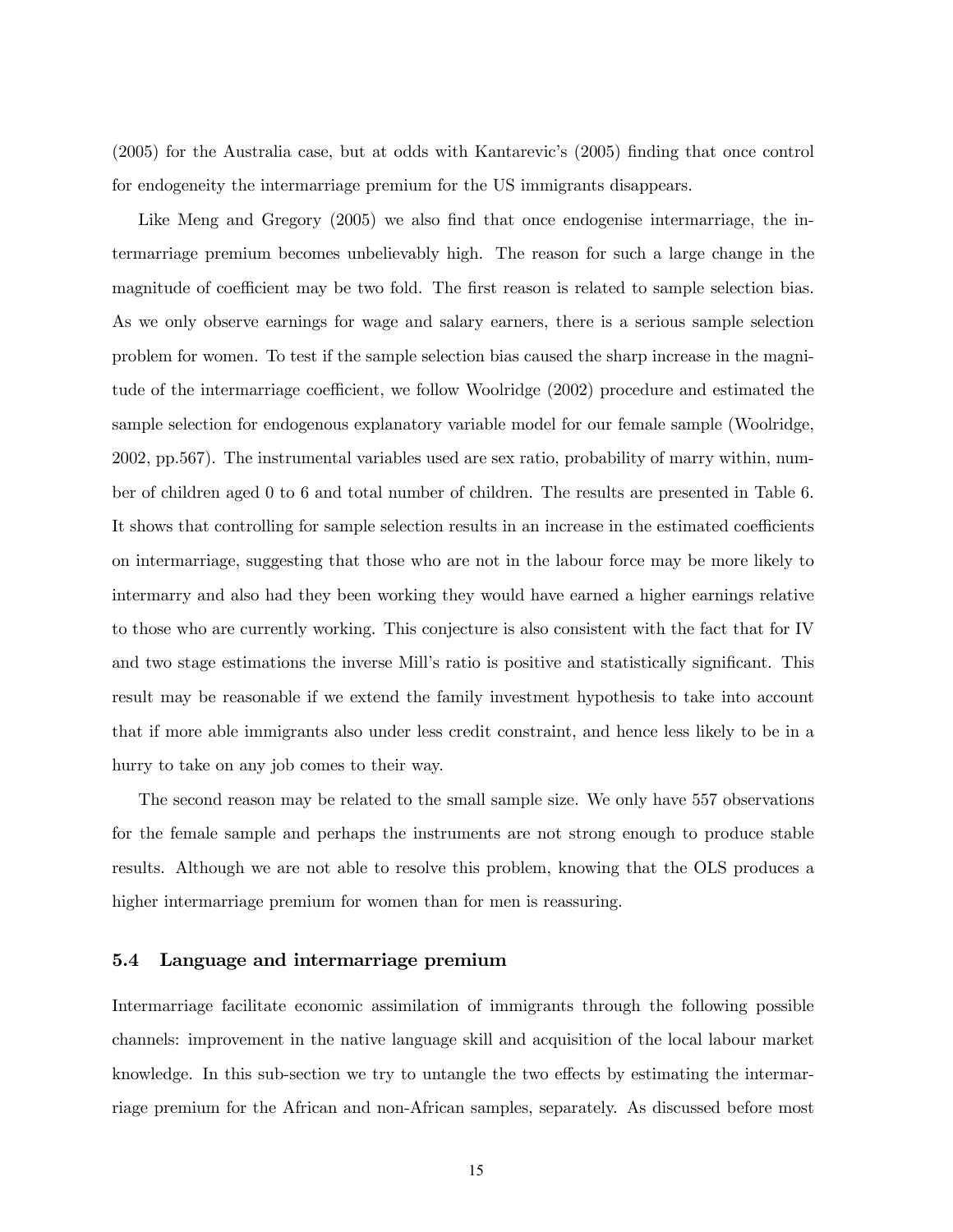Africans in our sample come from countries where French is used as the official language or is used to teach all the disciplines at school. Thus, African immigrants have very good grasp of French language before they immigrate to France. For example 80 per cent of our African sample indicated that they speaks French before migration, while only 52 per cent of the non-African fall into this category.

Equation (1) is estimated using the three different procedures for the African and non-African samples and the results are presented in Table 7. In addition to intermarriage effect, the most obvious difference between the results for the two groups are the following. The gender earnings gap is higher for non-African sample, and the rate of return to above secondary education is also much higher for this group than for the African sample. Those who have no religion earn more if they are Africans but this variable is statistically insignificant for non-African sample. Most importantly, intermarriage premium is much higher for African immigrants than for non-African immigrants. In the OLS estimation the intermarriage premium for African is 11 per cent while for non-African is 4 per cent and statistically insignificant. The IV estimate raises the premium for Africans to 31 per cent and for non-African to 14 per cent and still not statistically significant. Finally, the two-stage estimation generated a 35 per cent intermarriage premium for Africans and 29 per cent for non-Africans and they are both statistically significant.

It is interesting that intermarriage actually bring much higher premium to Africans. Suppose that intermarriage facilitate language improvement and acquisition of local labour market knowledge, then those with less room for language improvement should benefit less from intermarriage than those who have more room for language improvement. The fact that we find African people are gaining more from intermarriage is somewhat puzzling. There are two possible explanations. First, perhaps African are more likely to be discriminated against relative to their non-African immigrant counterparts and once an African marry a white person, the market discrimination will reduce, and hence, relative to non-Africans the intermarriage premium for African is higher. Second, perhaps better language skills enable immigrants to better use the local labour market knowledge and networks, which in turn enables them to gain higher earnings.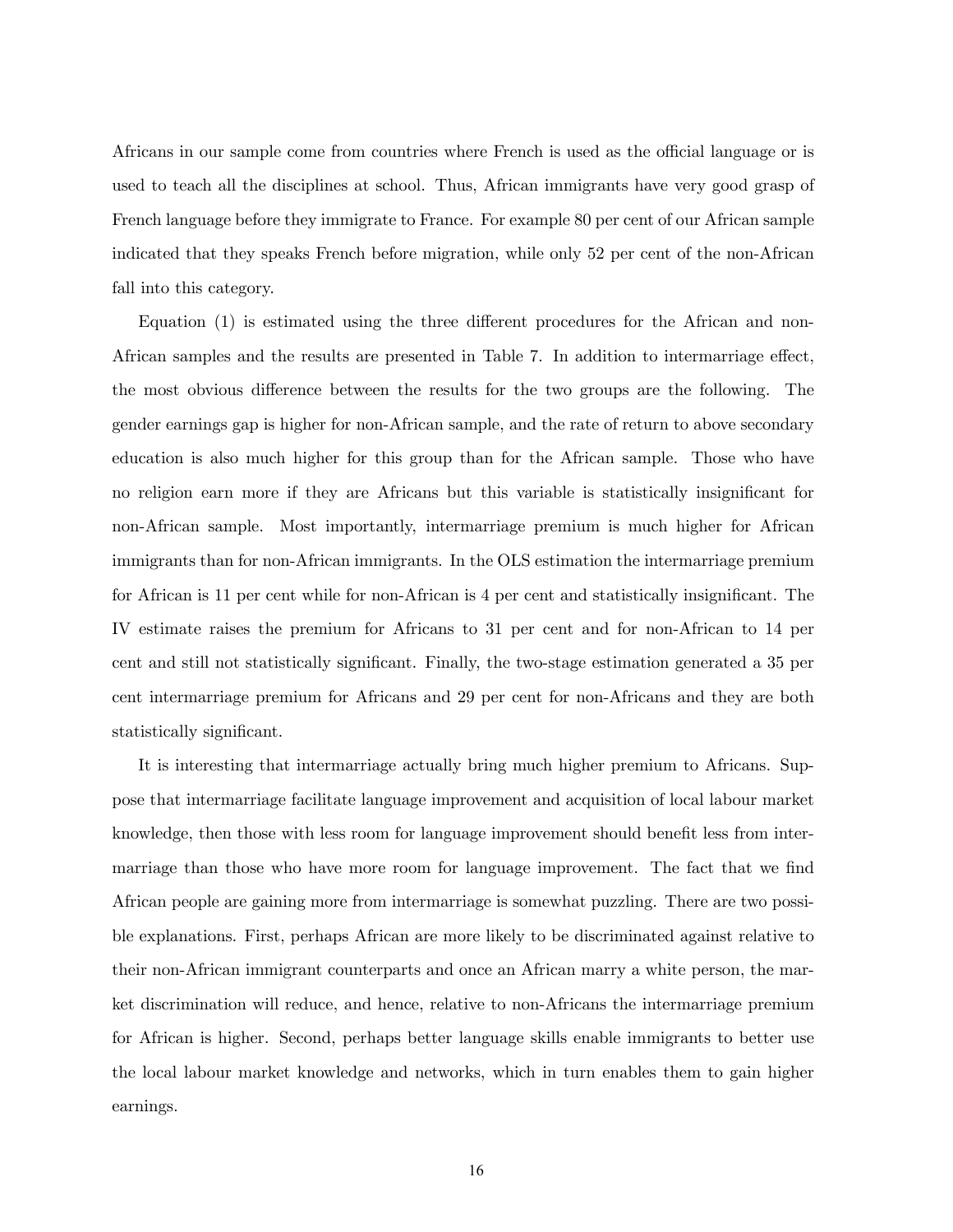To test which of these two hypotheses are more plausible, we perform two additional exercises. First, we estimate intermarriage premium for African immigrants who spoke French before migration and currently speak French fluently according to interviewers. If the language hypothesis is right, we should observe a higher intermarriage premium for those whose language skill are better. Otherwise, the discrimination hypothesis should predict that the intermarriage premia is the same for both African with or without better language skills. The results of this exercise are also presented in Table 7 (second columns in each panel). The results show that those Africans who spoke French before migration and currently speak French fluently gaining even more from intermarriage than the average African sample. The OLS estimation show that the intermarriage premium for this group is 11 per cent, which is slightly higher than the premium for the total African sample. The IV and two-stage estimates result in much higher intermarriage premia for Africans with good French ability than for the total African sample. The difference for the two samples using IV estimation is 18 per cent while for using two-stage estimation is 14 per cent. This exercise seems to be consistent with the hypothesis that better language skills facilitate intermarried immigrants to gain more out of the intermarriage.

The second exercise is to estimate equation (1) for immigrants who spoke French before migration and those who did not separately and compare their intermarriage premia. If intermarriage premium is higher for the group with better language skill, then this may further confirm our language skill hypothesis. The results for this sub-sample are presented in Table 8. Once again we show that for those who spoke French before migration the intermarriage premium is much higher than for those who did not speak French before migration.

Both additional exercises seem to indicate that better pre-acquisition of language facilitate better utilisation of the local labour market knowledge obtained from the native partners.

# 6 Conclusions

In this paper we examined the effect of intermarriage in the process of economic assimilation of immigrants in France. We found that like in many other countries, immigrants in France who intermarry earn around 6 to 10 per cent higher earnings than their endogamously married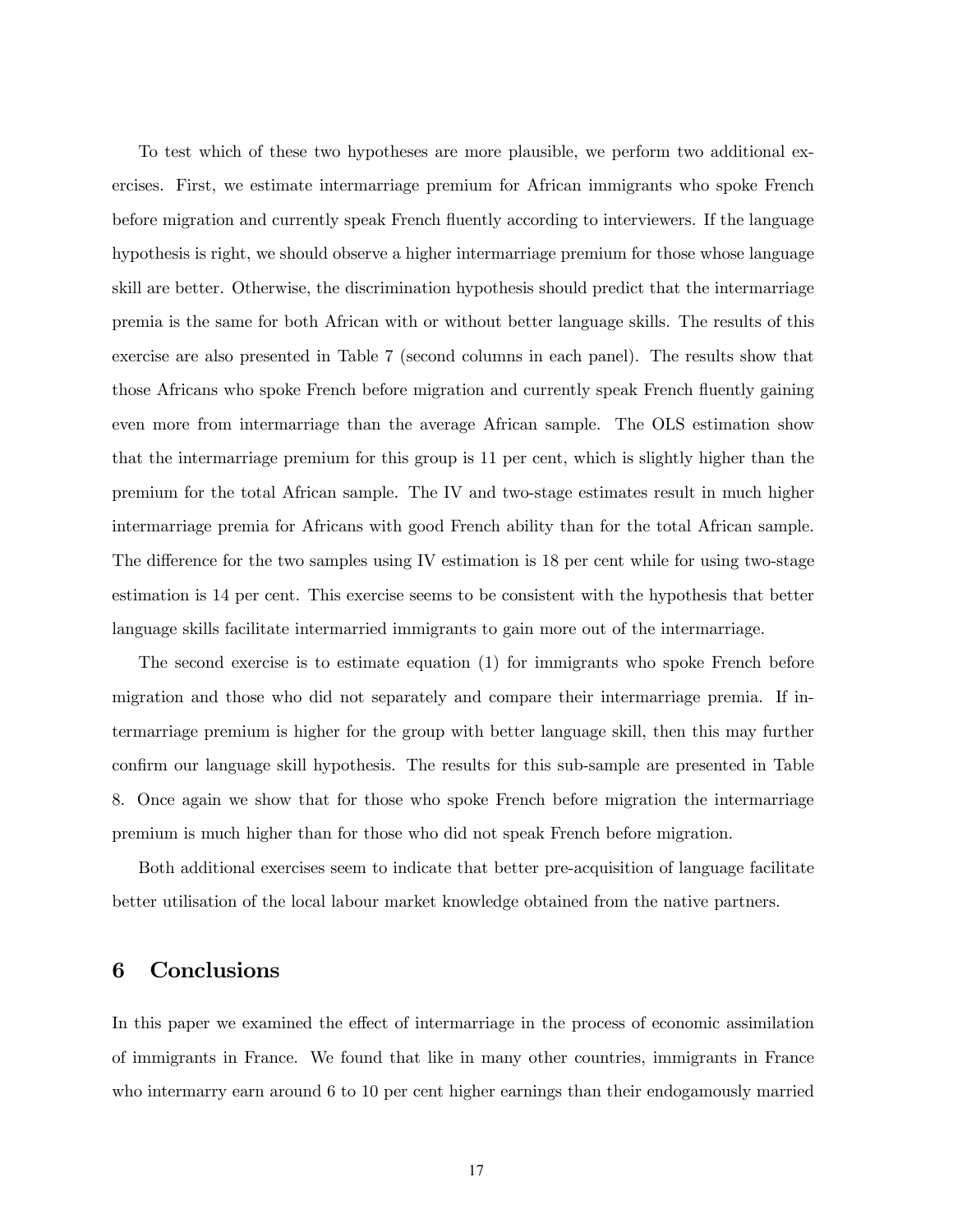counterparts controlling for individual characteristics. This intermarriage premium increases significantly when intermarriage is treated as an endogenous variable.

The paper further investigated the extent to which intermarriage premia observed are due to better information on local labour market situation. By comparing immigrants from formal colonial African countries where French is either official language or used since primary school with immigrants from non-African countries we found that intermarried African immigrants gain more out of intermarriage than their non-African counterparts. This result indicates that immigrants with better language skill can reap more gain from learning local labour market knowledge from their native partners.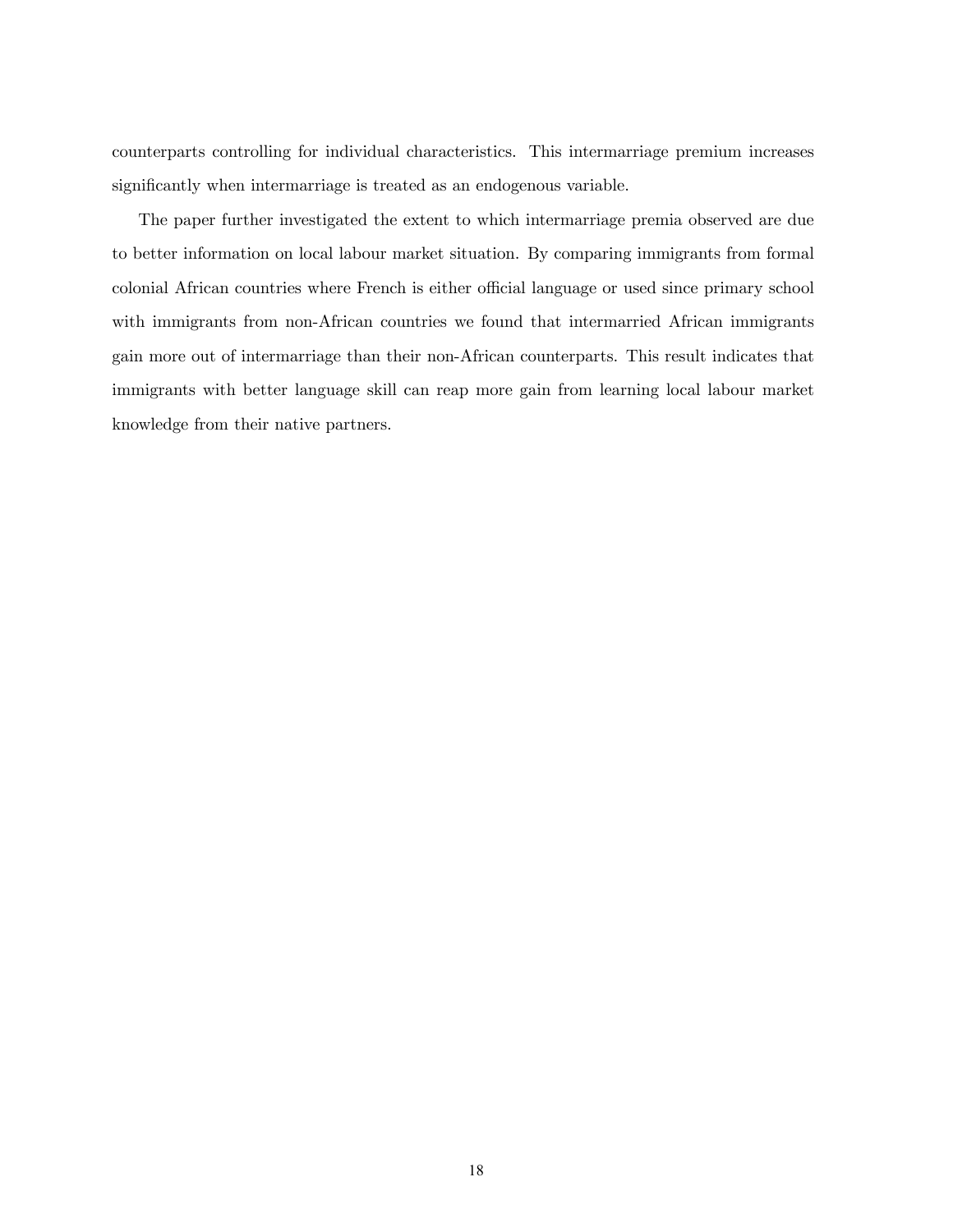# References

- [1] Angrist, Josh, 2002, "How do sex ratios affect marriage and labor markets? Evidence from America's second generation" Quarterly Journal of Economics, 117 (3), pp. 997-1038.
- [2] Bell, Brian D., 1997, "The performance of immigrants in the United Kingdom: evidence from the GHS", The Economic Journal, 107(441), pp. 333-344.
- [3] Baker, Michael and Dwayne Benjamin, 1994, "The performance of immigrants in the Canadian labor market", Journal of Labor Economics, 12(3), 369-405.
- [4] Borjas, George J., 1985, "Assimilation, changes in cohort quality, and the earnings of immigrants", Journal of Labor Economics, 3, pp.463-489.
- [5] Borjas, George J., 1995, "Assimilation and changes in cohort quality revisited: what happened to immigrant earnings in the 1980s?", Journal of Labor Economics, 13(2), pp.201- 245.
- [6] Borrel, Catherine and Tavan Chloé, 2003, La vie familiale des immigrés, in French, Portrait social, INSEE.
- [7] Chiswick, Barry R., 1978, "The effect of Americanization on the earnings of foreign-born men", Journal of Political Economy, 86(5), pp.897-921.
- [8] Chiswick, Barry R. and Paul W. Miller, 1995, "The endogeneity between language and earnings: international analyses", Journal of Labor Economics, 13(2), pp.246-288.
- [9] Constant, Amelie, 2003, "Immigrant adjustment in France and impacts on the natives", IZA, discussion paper no. 866, August.
- [10] Dayan, Jean-Louis, Echardour Annick, and Glaude Michel, 1996, "Le parcours professionnel des immigrants en France : une analyse longitudinale", Economie et statistiques, no. 299, pp. 107-128.
- [11] Dupray Arnaud, and Moullet Stéphanie., "Quelles discriminations à l'encontre des jeunes d'origine maghérébine à l'entrée du marché du travail en France", working paper, avril 2003.
- [12] Dustmann, Christian and Van Soest Arthur 2002, "Language and the earnings of immigrants", Industrial and Labor Relations Review, 55(3), 473-492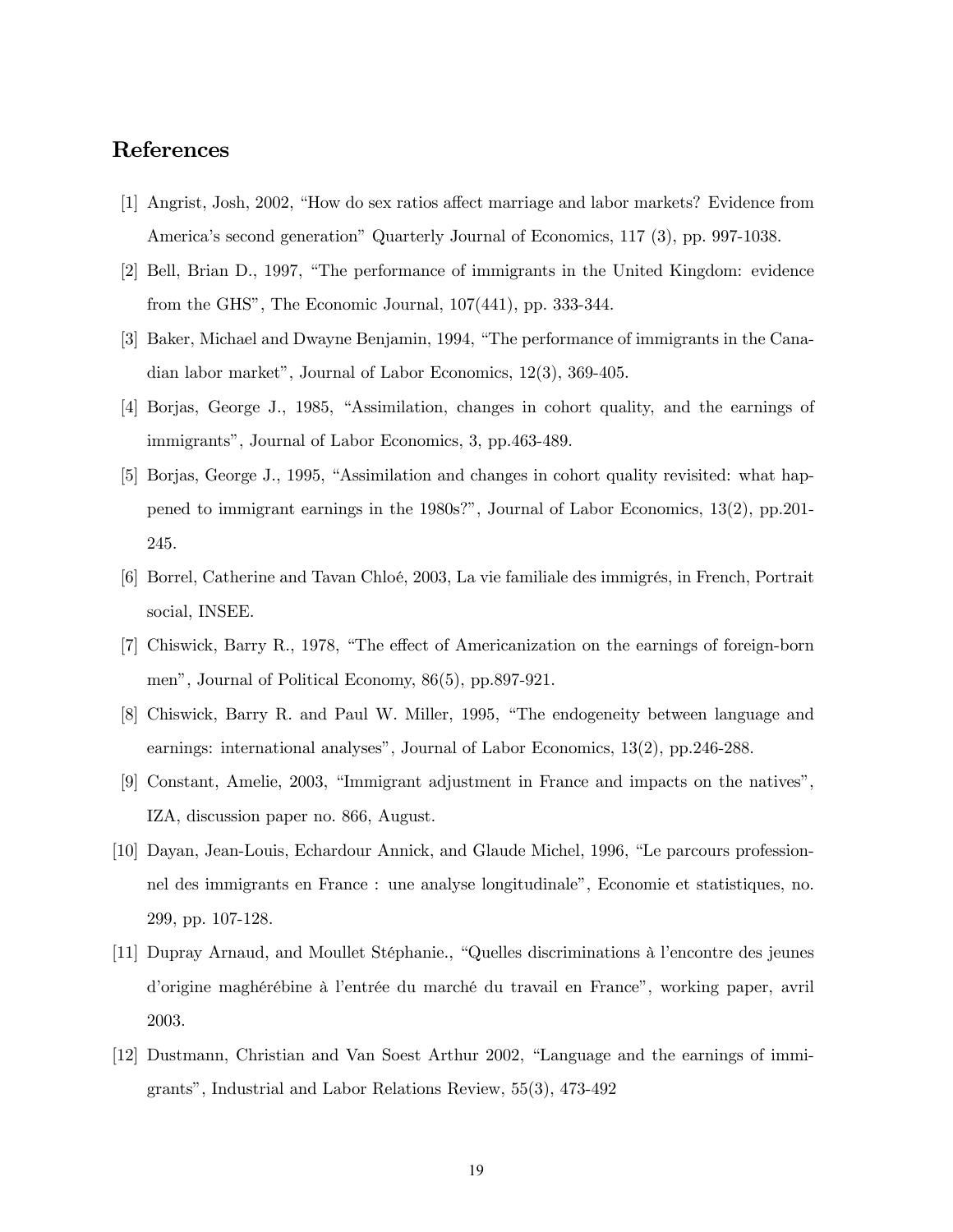- [13] Dustmann, Christian and Fabbri Francesca, "Language proficiency and labour market performance of immigrants in the UK", The Economic Journal, 113 (July), 695-717
- [14] Fournier, Irène, Silberman Roxane , 1999, "Les enfants d'immigrants sur le marché du travail. Les mécanismes d'une discrimination sélective", Formation emploi, no. 65.
- [15] Kantarevic, Jasmin, 2004, "Interethnic marriages and economic assimilation of migrants", IZA discussion paper, no. 1142, May
- [16] Lazear, Edward, 1999, "Culture and language", Journal of Political Economy, 107, pp 95-129
- [17] Maurin, Eric, 1991, "Les étrangers : une main d'œuvre à part ?", Economie et Statistique, n◦242, p.39-50.
- [18] Meng, Xin and Robert G. Gregory, 2005, "Intermarriage and economic assimilation of immigrants", Journal of Labor Economics, 23(1), pp.135-176.
- [19] Meurs, Dominique, Pailhé Ariane, Simon Patrick., 2005, "Mobilité intergénérationnelle et persistance des inégalités : l'accès à l'emploi des immigrés et de leurs descendants en France", sept, working paper INED/ ERMES.
- [20] Qian, Zenchao, 1999, "Who intermarries? education, nationality, region and interracial marriage, 1980, 1990", Journal of Comparative Family Studies, 30(4), 579-597.
- [21] Qian, Zenchao, Lichter Daniel T, 2001, "Measuring marital assimilation : intermarriage among natives and immigrants", Social Science Research, 30, 289-312
- [22] Tribalat, Michele., Simon Patrick., Riandey Benoit., 1996, De l'immigration à l'assimilation. Enquête sur les populations étrangères en France, Paris, INED/La Découverte.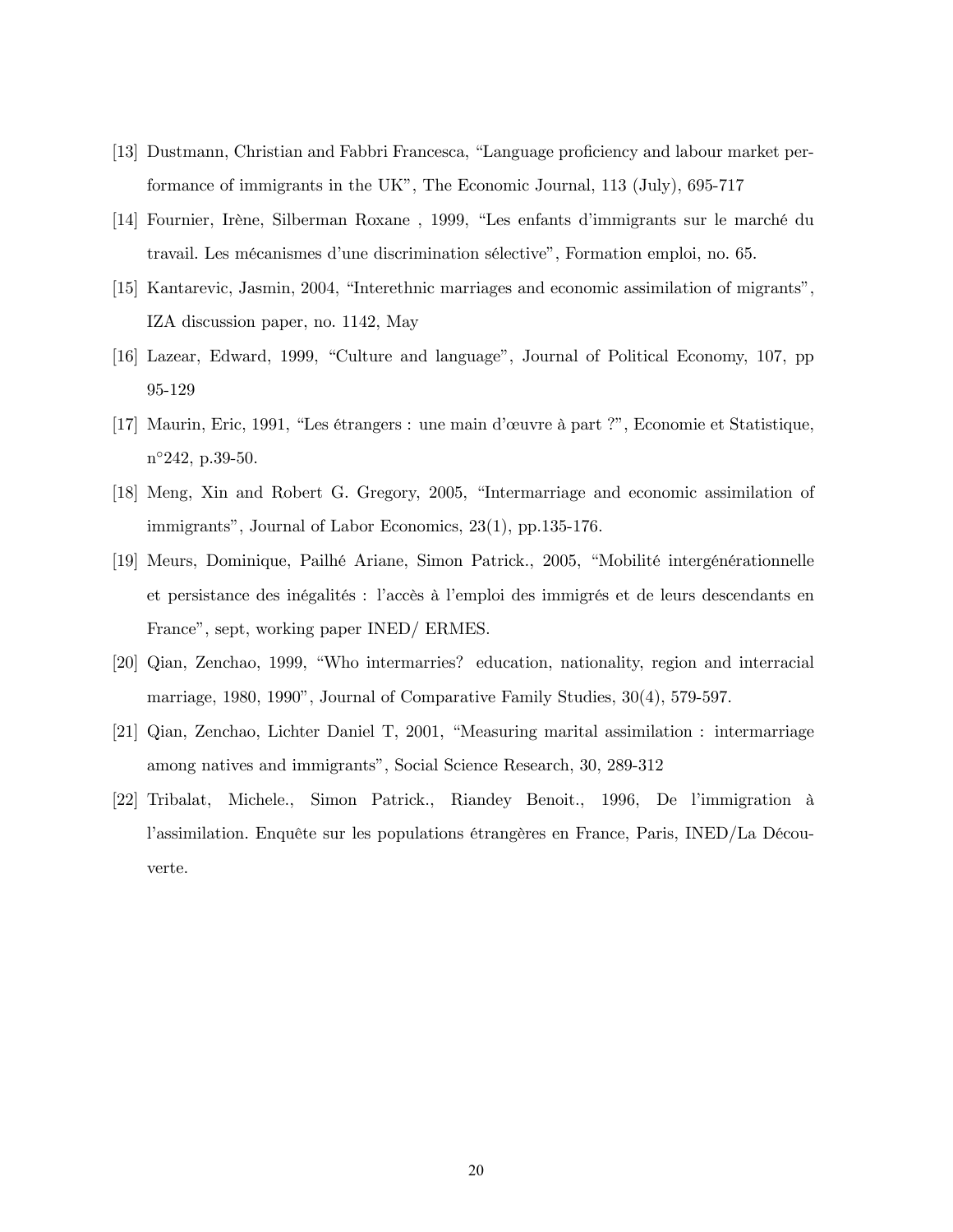

Figure 1: Immigration flow by entry visa categories and by gender Panel 1: Males immigrants

Panel 2: Female immigrants

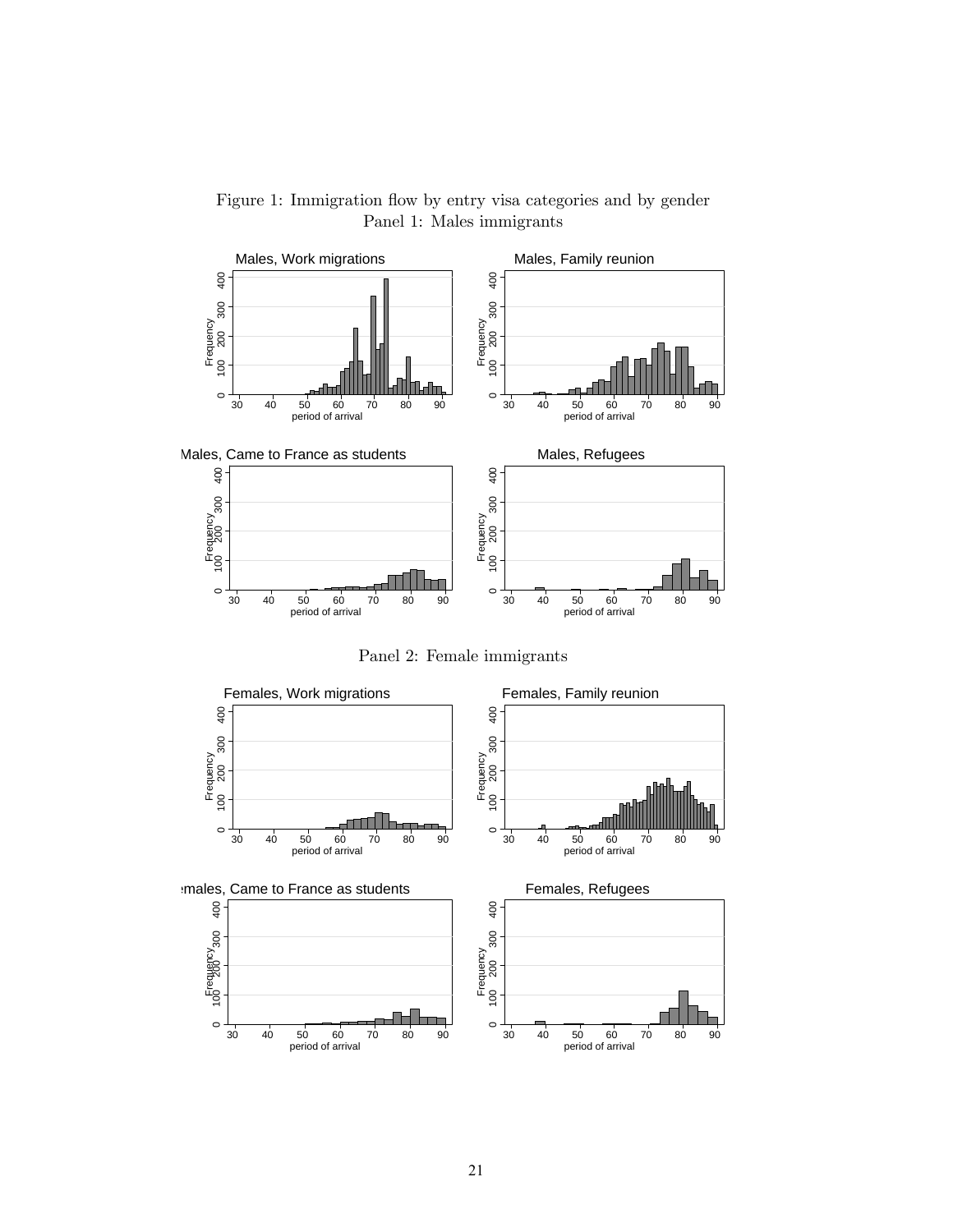| <b>Table 1.</b> Composition of Fielich population |            |                   |               |  |  |  |  |  |
|---------------------------------------------------|------------|-------------------|---------------|--|--|--|--|--|
|                                                   | Population | As % of immigrant | As % of total |  |  |  |  |  |
|                                                   | frequency  | population        | population    |  |  |  |  |  |
| Total of population in France                     | 58518395   |                   |               |  |  |  |  |  |
| Total immigrant population                        | 4,306,094  |                   | 7.36          |  |  |  |  |  |
| Country of Origin:                                |            |                   |               |  |  |  |  |  |
| <b>Europe</b>                                     | 1934144    | 45.0              | 3.31          |  |  |  |  |  |
| Spain                                             | 316232     | 7.4               | 0.54          |  |  |  |  |  |
| Italy                                             | 378649     | 8.8               | 0.65          |  |  |  |  |  |
| Portugal                                          | 571874     | 13.3              | 0.98          |  |  |  |  |  |
| Poland                                            | 98571      | 2.3               | 0.17          |  |  |  |  |  |
| Other                                             | 568818     | 13.2              | 0.97          |  |  |  |  |  |
|                                                   |            |                   |               |  |  |  |  |  |
| Africa                                            | 1691562    | 39.3              | 2.89          |  |  |  |  |  |
| Algeria                                           | 574208     | 13.4              | 0.98          |  |  |  |  |  |
| Morocco                                           | 522504     | 12.1              | 0.89          |  |  |  |  |  |
| Tunisia                                           | 202561     | 4.7               | 0.35          |  |  |  |  |  |
| Other                                             | 393289     | 9.1               | 0.67          |  |  |  |  |  |
|                                                   |            |                   |               |  |  |  |  |  |
| Asia                                              | 549994     | 12.7              | 0.94          |  |  |  |  |  |
| Turkey                                            | 171160     | 4.0               | 0.29          |  |  |  |  |  |
| Cambodge, Laos, Vietnam                           | 159750     | 3.7               | 0.27          |  |  |  |  |  |
| Other                                             | 216084     | 5.0               | 0.37          |  |  |  |  |  |
|                                                   |            |                   |               |  |  |  |  |  |
| Amerique, Oceanie                                 | 130394     | 3.0               | 0.22          |  |  |  |  |  |
| 1000                                              |            |                   |               |  |  |  |  |  |

#### **Table 1**: Composition of French population

Source : Insee, Census 1999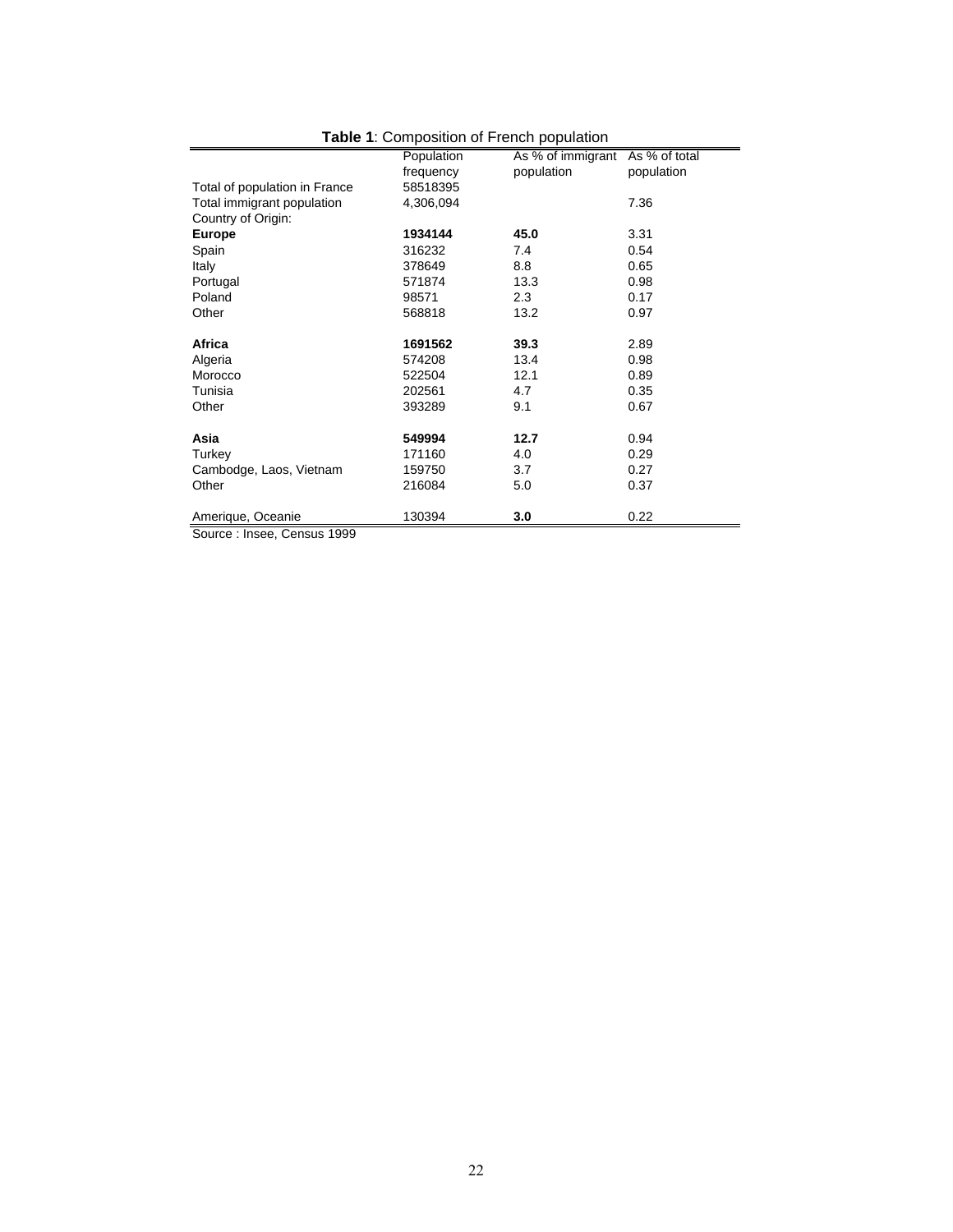| <b>Full sample</b>                                                        |       |       |         |       |       |          |              |
|---------------------------------------------------------------------------|-------|-------|---------|-------|-------|----------|--------------|
|                                                                           | Total |       | Females |       | Males | Africans | Non africans |
|                                                                           |       | 0.54  |         |       |       | 0.57     | 0.52         |
| intermarriage rate                                                        |       | 0.14  |         | 0.13  | 0.17  | 0.12     | 0.18         |
| age                                                                       |       | 38.32 |         | 37.21 | 39.27 | 38.74    | 38.00        |
| years since migration                                                     |       | 19.09 |         | 17.72 | 20.26 | 18.20    | 19.78        |
| secondary education                                                       |       | 0.56  |         | 0.54  | 0.58  | 0.48     | 0.62         |
| above secondary education                                                 |       | 0.08  |         | 0.10  | 0.06  | 0.13     | 0.04         |
| french good                                                               |       | 0.70  |         | 0.66  | 0.74  | 0.70     | 0.71         |
| french spoken before migration                                            |       | 0.52  |         | 0.48  | 0.55  | 0.67     | 0.40         |
| no religious belief                                                       |       | 0.36  |         | 0.31  | 0.41  | 0.36     | 0.37         |
| paris                                                                     |       | 0.29  |         | 0.28  | 0.30  | 0.34     | 0.25         |
| asia                                                                      |       | 0.43  |         | 0.09  | 0.08  |          |              |
| africa                                                                    |       | 0.08  |         | 0.41  | 0.46  |          | 0.14         |
| europ                                                                     |       | 0.30  |         | 0.33  | 0.28  |          | 0.54         |
| participation to the labour market                                        |       | 0.74  |         | 0.57  | 0.89  | 0.71     | 0.76         |
| Obs.                                                                      |       | 8893  |         | 4082  | 4811  | 3863     | 5030         |
| Sample used in the study (wae and salary earners married after migration) |       |       |         |       |       |          |              |
| Variable                                                                  | Total |       | Females |       | Males | Africans | Non africans |
|                                                                           |       | 0.75  |         |       |       | 0.85     | 0.69         |
| intermarriage                                                             |       | 0.34  |         | 0.39  | 0.33  | 0.29     | 0.37         |
| age                                                                       |       | 37.84 |         | 35.28 | 38.70 | 39.79    | 36.83        |
| years since migration                                                     |       | 22.48 |         | 23.06 | 22.29 | 21.42    | 23.03        |
| secondary education                                                       |       | 0.41  |         | 0.50  | 0.38  | 0.58     | 0.75         |
| above secondary education                                                 |       | 0.23  |         | 0.24  | 0.22  | 0.17     | 0.05         |
| french good                                                               |       | 0.88  |         | 0.94  | 0.87  | 0.86     | 0.90         |
| french spoken before migration                                            |       | 0.62  |         | 0.66  | 0.61  | 0.80     | 0.53         |
| no religious belief                                                       |       | 0.44  |         | 0.37  | 0.46  | 0.46     | 0.42         |
| paris                                                                     |       | 0.30  |         | 0.33  | 0.29  | 0.35     | 0.28         |
| afr                                                                       |       | 0.34  |         | 0.20  | 0.39  | 1.00     | 0.00         |
| asia                                                                      |       | 0.07  |         | 0.08  | 0.07  |          | 0.11         |
| europ                                                                     |       | 0.46  |         | 0.65  | 0.40  |          | 0.70         |
| obs                                                                       |       | 2222  |         | 557   | 1665  | 760      | 1462         |

# **Table 2**: Summary statistics of the full sample and sample used in this study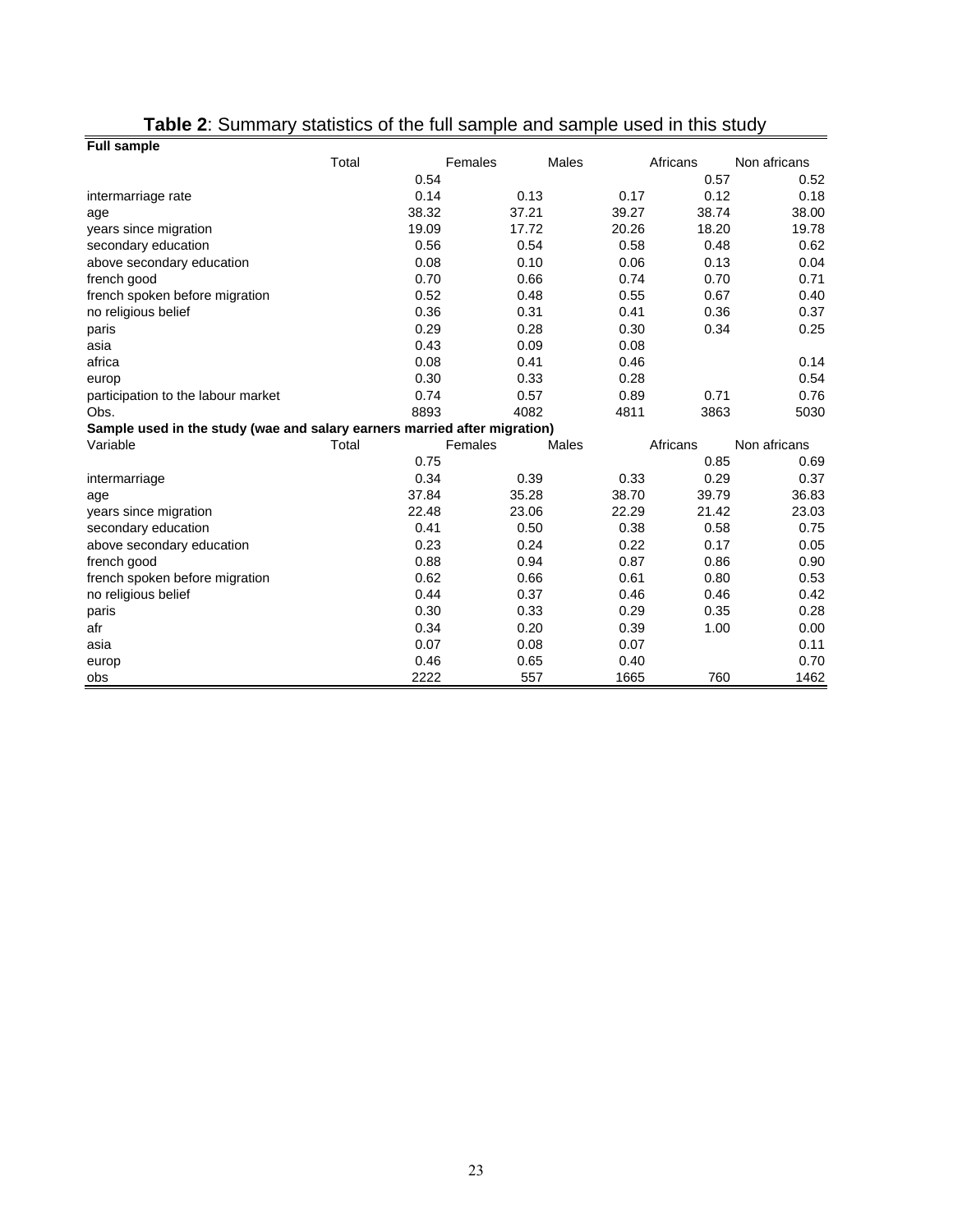|                             | Total sample  |                          |               |               |                                  | Separate sample for Africans and non-Africans |                                                                              |              |               |               |               |               |
|-----------------------------|---------------|--------------------------|---------------|---------------|----------------------------------|-----------------------------------------------|------------------------------------------------------------------------------|--------------|---------------|---------------|---------------|---------------|
|                             |               | Linear Probability Model |               |               | <b>Probit (Marginal Effects)</b> |                                               | Probit (Margianl Effects) Africans<br>Probit (Margianl Effects) non-Africans |              |               |               |               |               |
|                             | Total         | Females                  | Males         | Total         | Females                          | Males                                         | Total                                                                        | Females      | Males         | Total         | Females       | Males         |
| Males                       | 0.057         |                          |               | 0.068         |                                  |                                               | 0.131                                                                        |              |               | 0.041         |               |               |
|                             | $(0.016)$ *** |                          |               | $(0.018)***$  |                                  |                                               | $(0.028)$ ***                                                                |              |               | $(0.023)^*$   |               |               |
| Sex ratio                   | $-0.162$      | $-0.212$                 | $-0.146$      | $-0.204$      | $-0.278$                         | $-0.171$                                      | $-0.226$                                                                     | $-0.359$     | $-0.192$      | $-0.173$      | $-0.255$      | $-0.1$        |
|                             | $(0.030)$ *** | $(0.065)$ ***            | $(0.034)$ *** | $(0.039)$ *** | $(0.087)$ ***                    | $(0.043)$ ***                                 | $(0.062)$ ***                                                                | $(0.175)$ ** | $(0.072)$ *** | $(0.056)$ *** | $(0.108)$ **  | $-0.07$       |
| Probability of marry within | $-2.932$      | $-4.668$                 | $-2.556$      | $-3.647$      | $-5.925$                         | $-3.043$                                      | $-1.578$                                                                     | $-4.757$     | $-1.471$      | $-7.088$      | $-7.773$      | $-6.063$      |
|                             | $(0.422)$ *** | $(0.903)$ ***            | $(0.466)$ *** | $(0.707)$ *** | $(1.353)***$                     | $(0.742)$ ***                                 | $(0.701)$ **                                                                 | $(2.169)$ ** | $(0.730)$ **  | $(1.050)$ *** | $(1.718)***$  | $(1.354)***$  |
| Age                         | 0.01          | 0.013                    | 0.002         | 0.011         | 0.022                            | 0.001                                         | $-0.022$                                                                     | $-0.019$     | $-0.049$      | 0.034         | 0.034         | 0.034         |
|                             | $(0.005)^*$   | (0.01)                   | (0.007)       | (0.007)       | $(0.013)^*$                      | (0.009)                                       | $(0.012)^{*}$                                                                | (0.031)      | $(0.016)$ *** | $(0.009)$ *** | $(0.016)$ **  | $(0.012)$ *** |
| Age <sup>2</sup>            | $-0.02$       | $-0.015$                 | $-0.015$      | $-0.021$      | $-0.024$                         | $-0.013$                                      | 0.019                                                                        | 0.039        | 0.049         | $-0.052$      | $-0.046$      | $-0.056$      |
|                             | $(0.007)$ *** | (0.013)                  | $(0.008)^*$   | $(0.009)$ **  | (0.016)                          | (0.011)                                       | (0.015)                                                                      | (0.046)      | $(0.019)$ **  | $(0.012)$ *** | $(0.020)$ **  | $(0.015)$ *** |
| Secondary education         | 0.091         | 0.079                    | 0.086         | 0.12          | 0.119                            | 0.113                                         | 0.123                                                                        | 0.155        | 0.111         | 0.088         | 0.097         | 0.081         |
|                             | $(0.018)$ *** | $(0.035)$ **             | $(0.022)$ *** | $(0.023)$ *** | $(0.042)$ ***                    | $(0.027)$ ***                                 | $(0.037)$ ***                                                                | $(0.086)^*$  | $(0.043)$ *** | $(0.031)$ *** | $(0.052)^{*}$ | $(0.037)$ **  |
| Above Secondary education   | 0.314         | 0.255                    | 0.31          | 0.386         | 0.356                            | 0.374                                         | 0.363                                                                        | 0.278        | 0.372         | 0.224         | 0.38          | 0.126         |
|                             | $(0.033)$ *** | $(0.065)$ ***            | $(0.039)$ *** | $(0.040)$ *** | $(0.085)$ ***                    | $(0.047)$ ***                                 | $(0.058)$ ***                                                                | $(0.153)^*$  | $(0.066)$ *** | $(0.073)***$  | $(0.117)$ *** | $-0.09$       |
| Year since migration        | 0.01          | 0.008                    | 0.011         | 0.01          | 0.007                            | 0.011                                         | 0.003                                                                        | $-0.001$     | 0.004         | 0.019         | 0.016         | 0.02          |
|                             | $(0.001)$ *** | $(0.002)$ ***            | $(0.002)$ *** | $(0.002)$ *** | $(0.003)$ **                     | $(0.002)$ ***                                 | $-0.002$                                                                     | $-0.004$     | $(0.002)^*$   | $(0.003)$ *** | $(0.004)$ *** | $(0.003)$ *** |
| French fluent               | 0.041         | 0.084                    | 0.022         | 0.106         | 0.255                            | 0.064                                         | 0.082                                                                        |              | 0.052         | 0.117         | 0.253         | 0.067         |
|                             | $(0.018)$ **  | $(0.030)$ ***            | $-0.023$      | $(0.028)$ *** | $(0.035)$ ***                    | $(0.034)^*$                                   | $(0.041)$ **                                                                 |              | $-0.049$      | $(0.039)$ *** | $(0.055)$ *** | $-0.048$      |
| French before migration     | 0.093         | 0.128                    | 0.074         | 0.098         | 0.142                            | 0.074                                         | 0.073                                                                        | 0.07         | 0.074         | 0.085         | 0.112         | 0.063         |
|                             | $(0.018)$ *** | $(0.031)$ ***            | $(0.023)$ *** | $(0.022)$ *** | $(0.037)$ ***                    | $(0.027)$ ***                                 | $(0.037)$ **                                                                 | (0.084)      | $(0.043)^*$   | $(0.030)$ *** | $(0.048)$ **  | $-0.039$      |
| No religious belief         | 0.131         | 0.09                     | 0.158         | 0.151         | 0.098                            | 0.181                                         | 0.13                                                                         | 0.036        | 0.166         | 0.17          | 0.122         | 0.204         |
|                             | $(0.015)$ *** | $(0.025)$ ***            | $(0.018)$ *** | $(0.017)$ *** | $(0.030)$ ***                    | $(0.020)$ ***                                 | $(0.025)$ ***                                                                | $-0.052$     | $(0.030)$ *** | $(0.023)$ *** | $(0.039)$ *** | $(0.028)$ *** |
| Paris                       | $-0.065$      | $-0.067$                 | $-0.061$      | $-0.062$      | $-0.071$                         | $-0.058$                                      | $-0.01$                                                                      | 0.045        | $-0.017$      | $-0.081$      | $-0.124$      | $-0.073$      |
|                             | $(0.017)$ *** | $(0.029)$ **             | $(0.021)$ *** | $(0.020)$ *** | $(0.035)$ **                     | $(0.025)$ **                                  | $-0.029$                                                                     | (0.066)      | $-0.034$      | $(0.026)$ *** | $(0.042)$ *** | $(0.035)$ **  |
| Africans                    | 0.176         | 0.155                    | 0.201         | 0.27          | 0.289                            | 0.284                                         |                                                                              |              |               |               |               |               |
|                             | $(0.024)$ *** | $(0.038)$ ***            | $(0.030)$ *** | $(0.038)$ *** | $(0.083)$ ***                    | $(0.044)$ ***                                 |                                                                              |              |               |               |               |               |
| Asians                      | 0.111         | 0.092                    | 0.131         | 0.205         | 0.186                            | 0.234                                         |                                                                              |              |               | 0.217         | 0.207         | 0.25          |
|                             | $(0.030)$ *** | $(0.042)$ **             | $(0.042)$ *** | $(0.052)$ *** | $(0.105)^*$                      | $(0.063)$ ***                                 |                                                                              |              |               | $(0.054)$ *** | $(0.107)^*$   | $(0.065)$ *** |
| Europeans                   | 0.327         | 0.342                    | 0.312         | 0.413         | 0.432                            | 0.399                                         |                                                                              |              |               | 0.301         | 0.362         | 0.267         |
|                             | $(0.023)$ *** | $(0.039)$ ***            | $(0.029)$ *** | $(0.034)$ *** | $(0.061)$ ***                    | $(0.041)$ ***                                 |                                                                              |              |               | $(0.030)$ *** | $(0.052)$ *** | $(0.038)$ *** |
| Observations                | 3685          | 1263                     | 2422          | 3685          | 1263                             | 2422                                          | 1328                                                                         | 301          | 992           | 2357          | 927           | 1430          |
| $R^2$ /Pseudo $R^2$         | 0.23          | 0.26                     | 0.23          | 0.21          | 0.24                             | 0.2                                           | 0.14                                                                         | 0.05         | 0.17          | 0.26          | 0.29          | 0.26          |

**Table 3**: Determinants of Intermarriage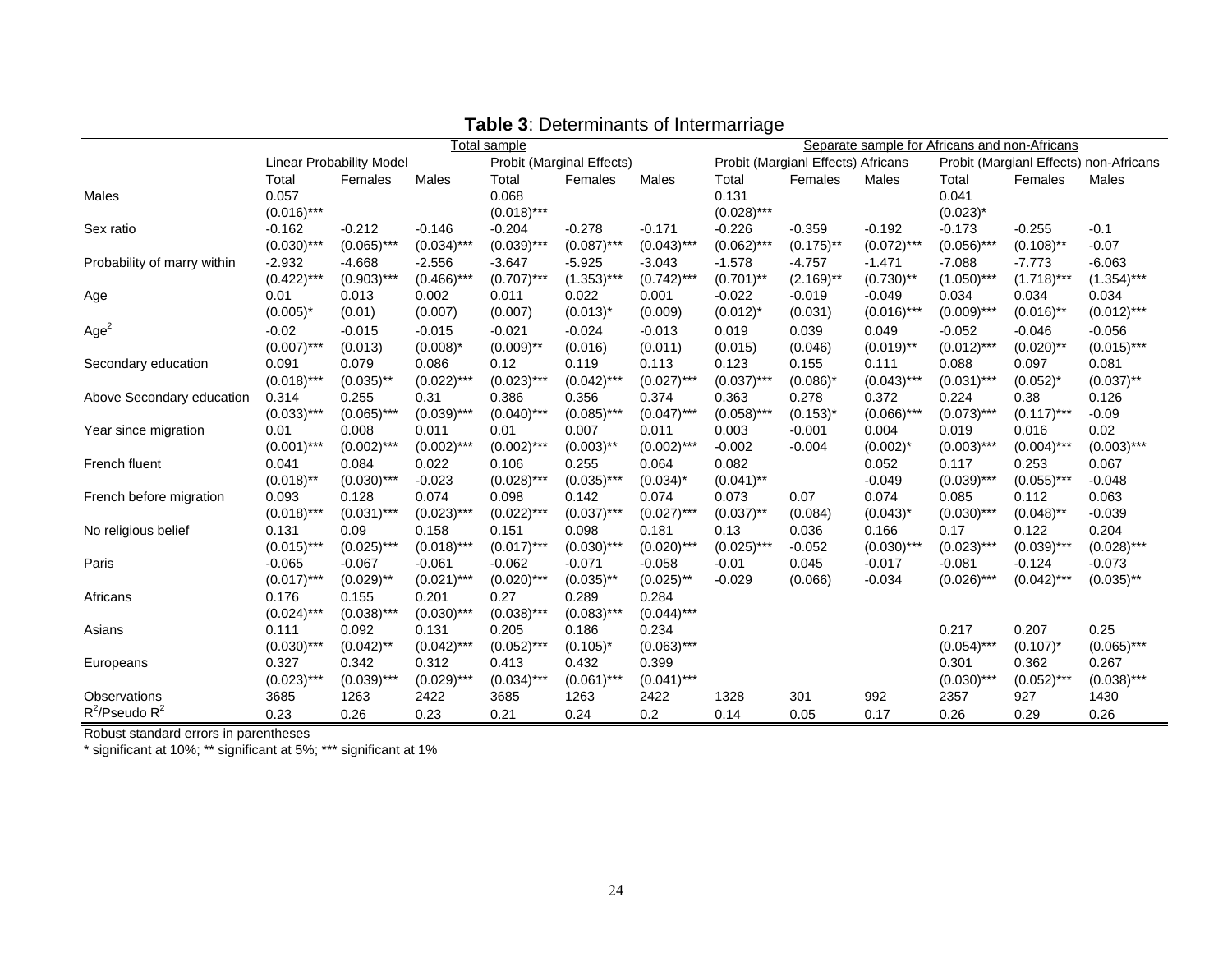| <b>HODIS</b> 4. EQUOUT TUTUS PORTUPORTUIT UP WONTERT |               |                     |                  |                  |  |  |  |  |  |  |
|------------------------------------------------------|---------------|---------------------|------------------|------------------|--|--|--|--|--|--|
|                                                      |               | <b>Total sample</b> | Africans         | Non-Africans     |  |  |  |  |  |  |
|                                                      |               | Probit (Marginal    | Probit (Marginal | Probit (Marginal |  |  |  |  |  |  |
|                                                      | <b>LPM</b>    | Effects)            | Effects)         | Effects)         |  |  |  |  |  |  |
| Number of children aged 0-6                          | $-0.121$      | $-0.12$             | $-0.091$         | $-0.135$         |  |  |  |  |  |  |
|                                                      | $(0.020)$ *** | $(0.020)$ ***       | $(0.037)$ **     | $(0.025)***$     |  |  |  |  |  |  |
| Number of children aged 0-6                          | $-0.048$      | $-0.047$            | $-0.041$         | $-0.062$         |  |  |  |  |  |  |
|                                                      | $(0.012)***$  | $(0.012)***$        | $(0.019)$ **     | $(0.016)$ ***    |  |  |  |  |  |  |
| Intermarriage                                        | $-0.005$      | $-0.005$            | 0.085            | $-0.041$         |  |  |  |  |  |  |
|                                                      | (0.028)       | (0.031)             | (0.061)          | (0.037)          |  |  |  |  |  |  |
| Age                                                  | 0.038         | 0.035               | 0.054            | 0.02             |  |  |  |  |  |  |
|                                                      | $(0.011)***$  | $(0.011)$ ***       | $(0.023)$ **     | (0.013)          |  |  |  |  |  |  |
| Age <sup>2</sup>                                     | $-0.053$      | $-0.051$            | $-0.062$         | $-0.037$         |  |  |  |  |  |  |
|                                                      | $(0.014)***$  | $(0.014)***$        | $(0.032)^{*}$    | $(0.016)$ **     |  |  |  |  |  |  |
| Secondary education                                  | 0.04          | 0.04                | $-0.04$          | 0.068            |  |  |  |  |  |  |
|                                                      | (0.040)       | (0.043)             | (0.096)          | (0.049)          |  |  |  |  |  |  |
| Above secondary education                            | 0.027         | 0.02                | $-0.042$         | 0.005            |  |  |  |  |  |  |
|                                                      | (0.067)       | (0.069)             | (0.128)          | (0.098)          |  |  |  |  |  |  |
| Year since migration                                 | $-0.002$      | $-0.002$            | $-0.005$         | 0.001            |  |  |  |  |  |  |
|                                                      | (0.002)       | (0.003)             | (0.004)          | (0.003)          |  |  |  |  |  |  |
| No religion belief                                   | 0.026         | 0.024               | 0.063            | 0.012            |  |  |  |  |  |  |
|                                                      | (0.026)       | (0.027)             | (0.053)          | (0.031)          |  |  |  |  |  |  |
| Speak French fluently                                | 0.007         | 0.002               | 0.078            | $-0.008$         |  |  |  |  |  |  |
|                                                      | (0.049)       | (0.048)             | (0.120)          | (0.054)          |  |  |  |  |  |  |
| Speak French before migration                        | 0.009         | 0.009               | 0.036            | $-0.031$         |  |  |  |  |  |  |
|                                                      | (0.034)       | (0.036)             | (0.083)          | (0.041)          |  |  |  |  |  |  |
| Paris                                                | 0.069         | 0.073               | 0.124            | 0.054            |  |  |  |  |  |  |
|                                                      | $(0.027)$ **  | $(0.029)$ **        | $(0.055)$ **     | (0.034)          |  |  |  |  |  |  |
| African                                              | $-0.008$      | $-0.004$            |                  |                  |  |  |  |  |  |  |
|                                                      | (0.054)       | (0.054)             |                  |                  |  |  |  |  |  |  |
| Asian                                                | $-0.051$      | $-0.048$            |                  | $-0.004$         |  |  |  |  |  |  |
|                                                      | (0.060)       | (0.063)             |                  | (0.060)          |  |  |  |  |  |  |
| European                                             | 0.045         | 0.051               |                  | 0.095            |  |  |  |  |  |  |
|                                                      | (0.052)       | (0.053)             |                  | (0.061)          |  |  |  |  |  |  |
| Observations                                         | 1263          | 1263                | 336              | 927              |  |  |  |  |  |  |
| R-squared                                            | 0.11          | 0.09                | 0.09             | 0.11             |  |  |  |  |  |  |

| Table 4: Labour force participation of women |  |
|----------------------------------------------|--|
|                                              |  |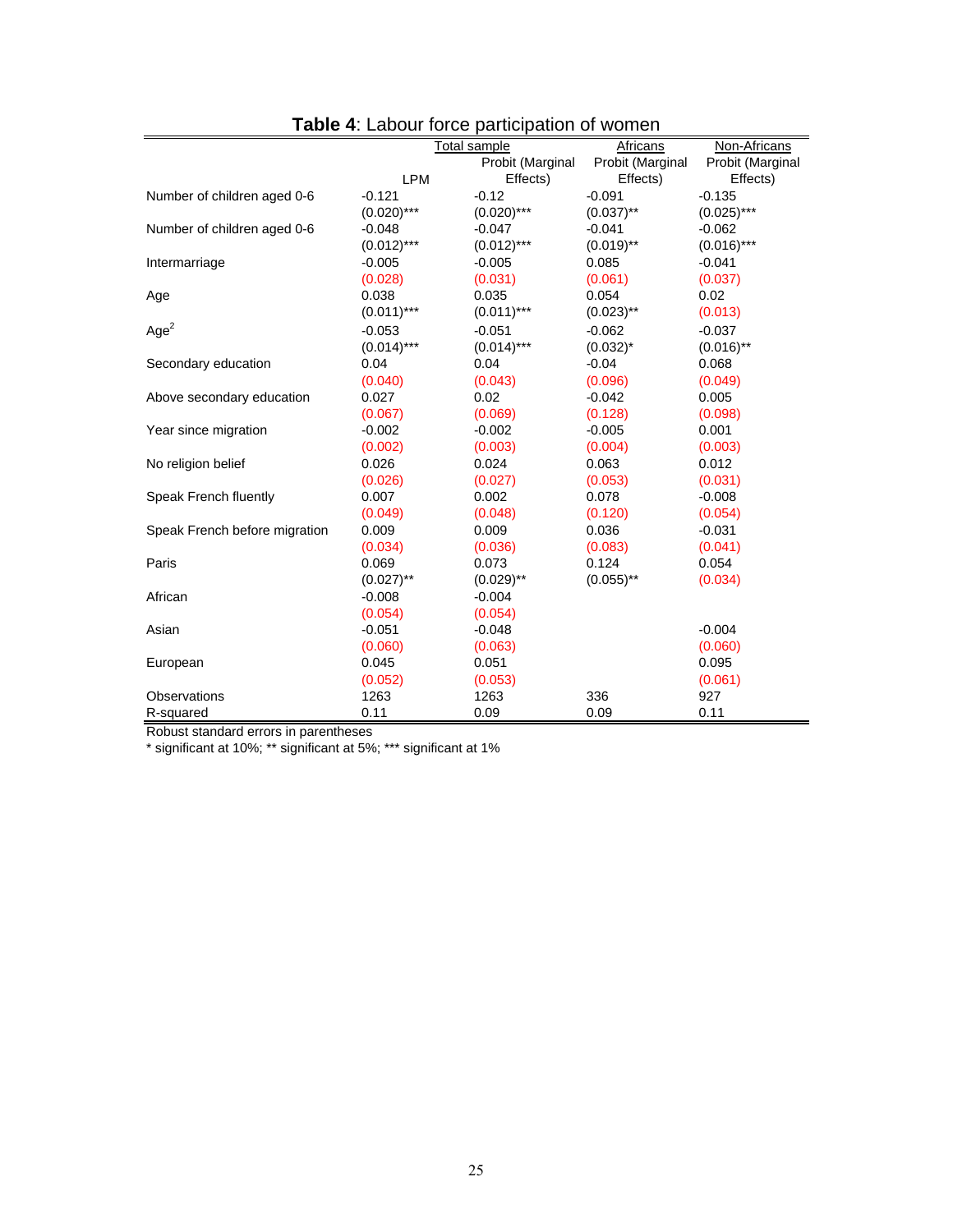|                           |               | <b>OLS Estimation</b> | ∽……ສ∽         | <b>IV Estimation</b> |               |               | Two-Stage estimation |               |               |
|---------------------------|---------------|-----------------------|---------------|----------------------|---------------|---------------|----------------------|---------------|---------------|
|                           | Total         | Females               | Males         | Total                | Females       | Males         | Total                | Females       | Males         |
| Intermarriage dummy       | 0.062         | 0.093                 | 0.052         | 0.248                | 0.766         | 0.153         | 0.362                | 0.937         | 0.268         |
|                           | $(0.020)$ *** | $(0.044)$ **          | $(0.023)$ **  | $(0.100)$ **         | $(0.376)$ **  | (0.10)        | $(0.090)$ ***        | $(0.249)$ *** | $(0.095)$ *** |
| Male dummy                | 0.192         |                       |               | 0.187                |               |               | 0.186                |               |               |
|                           | $(0.021)$ *** |                       |               | $(0.022)$ ***        |               |               | $(0.022)$ ***        |               |               |
| Age                       | 0.019         | 0.024                 | 0.021         | 0.017                | 0.003         | 0.021         | 0.015                | $-0.004$      | 0.02          |
|                           | $(0.007)$ *** | (0.017)               | $(0.008)$ **  | $(0.007)$ **         | (0.024)       | $(0.008)$ **  | $(0.007)$ **         | (0.019)       | $(0.008)$ **  |
| Age <sup>2</sup>          | $-0.024$      | $-0.027$              | $-0.026$      | $-0.018$             | 0.006         | $-0.024$      | $-0.014$             | 0.017         | $-0.022$      |
|                           | $(0.009)$ *** | (0.023)               | $(0.010)$ *** | $(0.010)^*$          | (0.034)       | $(0.010)$ **  | (0.009)              | (0.028)       | $(0.010)$ **  |
| Secondary education       | 0.009         | 0.058                 | 0.003         | $-0.009$             | 0.011         | $-0.007$      | $-0.022$             | $-0.014$      | $-0.021$      |
|                           | (0.022)       | (0.060)               | (0.023)       | (0.024)              | (0.069)       | (0.025)       | (0.023)              | (0.070)       | (0.024)       |
| Above Secondary education | 0.402         | 0.572                 | 0.368         | 0.348                | 0.448         | 0.337         | 0.316                | 0.407         | 0.303         |
|                           | $(0.048)$ *** | $(0.111)***$          | $(0.053)***$  | $(0.054)$ ***        | $(0.154)$ *** | $(0.058)$ *** | $(0.052)$ ***        | $(0.121)$ *** | $(0.057)$ *** |
| Year since migration      | 0.007         | 0.006                 | 0.007         | 0.005                | $-0.005$      | 0.006         | 0.004                | $-0.008$      | 0.005         |
|                           | $(0.002)$ *** | (0.004)               | $(0.002)$ *** | $(0.002)$ **         | (0.009)       | $(0.002)$ *** | $(0.002)^*$          | (0.006)       | $(0.002)$ **  |
| French fluent             | 0.02          | 0.039                 | 0.008         | $-0.009$             | $-0.052$      | $-0.009$      | $-0.029$             | $-0.083$      | $-0.031$      |
|                           | (0.018)       | (0.044)               | (0.019)       | (0.023)              | (0.066)       | (0.025)       | (0.021)              | $(0.049)^*$   | (0.023)       |
| French before migration   | 0.086         | $-0.007$              | 0.104         | 0.078                | $-0.122$      | 0.101         | 0.075                |               | 0.1           |
|                           | $(0.020)$ *** | (0.066)               | $(0.021)$ *** | $(0.021)$ ***        | (0.090)       | $(0.021)$ *** | $(0.021)$ ***        |               | $(0.021)$ *** |
| No religious belief       | 0.032         | 0.056                 | 0.027         | 0.02                 | $-0.026$      | 0.02          | 0.013                | $-0.039$      | 0.015         |
|                           | (0.022)       | (0.052)               | (0.024)       | (0.023)              | (0.070)       | (0.025)       | (0.023)              | (0.058)       | (0.025)       |
| Parise                    | 0.099         | 0.024                 | 0.122         | 0.116                | 0.096         | 0.132         | 0.124                | 0.104         | 0.14          |
|                           | $(0.018)$ *** | (0.042)               | $(0.020)$ *** | $(0.020)$ ***        | (0.062)       | $(0.021)$ *** | $(0.019)***$         | $(0.052)$ **  | $(0.021)$ *** |
| Africans                  | $-0.039$      | 0.034                 | $-0.048$      | $-0.066$             | $-0.107$      | $-0.064$      | $-0.083$             | $-0.126$      | $-0.081$      |
|                           | (0.030)       | (0.080)               | (0.033)       | $(0.033)$ **         | (0.122)       | $(0.035)^*$   | $(0.032)$ ***        | (0.101)       | $(0.034)$ **  |
| Asians                    | 0.115         | 0.169                 | 0.091         | 0.09                 | 0.04          | 0.076         | 0.078                | 0.047         | 0.061         |
|                           | $(0.037)$ *** | $(0.082)$ **          | $(0.044)$ **  | $(0.040)$ **         | (0.125)       | (0.046)       | $(0.039)$ **         | (0.101)       | (0.045)       |
| Europeans                 | 0.032         | 0.012                 | 0.047         | $-0.021$             | $-0.176$      | 0.018         | $-0.052$             | $-0.222$      | $-0.016$      |
|                           | (0.027)       | (0.069)               | (0.029)       | (0.039)              | (0.131)       | (0.042)       | (0.035)              | $(0.098)$ **  | (0.038)       |
| Constant                  | 2.883         | 2.821                 | 3.051         | 2.96                 | 3.488         | 3.069         | 3.007                | 3.533         | 3.084         |
|                           | $(0.138)***$  | $(0.310)***$          | $(0.163)***$  | $(0.146)$ ***        | $(0.518)***$  | $(0.164)$ *** | $(0.142)$ ***        | $(0.390)$ *** | $(0.164)$ *** |
| Observations              | 2222          | 557                   | 1665          | 2222                 | 557           | 1665          | 2222                 | 523           | 1665          |
| R-squared                 | 0.18          | 0.15                  | 0.17          |                      |               |               | 0.18                 | 0.16          | 0.17          |

|  | <b>Table 5:</b> Earnings equations for the total sample |  |  |
|--|---------------------------------------------------------|--|--|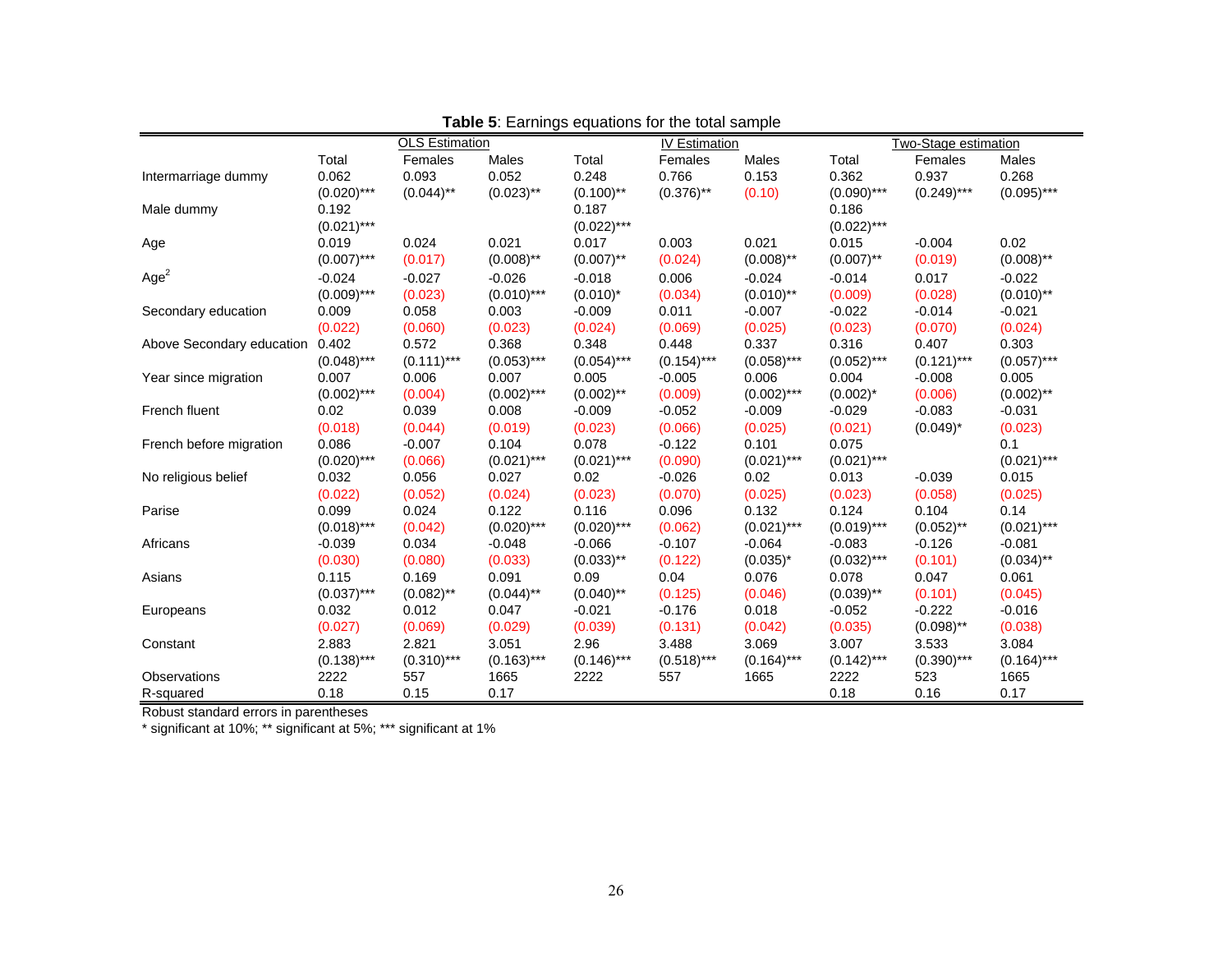|                            | OLS           | IV            | Two-Stage     |
|----------------------------|---------------|---------------|---------------|
| Intermarriage dummy        | 0.097         | 0.943         | 0.954         |
|                            | $(0.043)$ **  | $(0.369)$ **  | $(0.225)***$  |
| Age                        | 0.033         | 0.014         | 0.014         |
|                            | $(0.018)^*$   | (0.03)        | (0.02)        |
| Age <sup>2</sup>           | $-0.04$       | $-0.007$      | $-0.01$       |
|                            | $(0.024)^*$   | (0.04)        | (0.03)        |
| Secondary education        | 0.062         | 0.015         | $-0.006$      |
|                            | (0.06)        | (0.07)        | (0.07)        |
| Above Secondary education  | 0.586         | 0.444         | 0.432         |
|                            | $(0.111)***$  | $(0.161)$ *** | $(0.117)$ *** |
| Year since migration       | 0.006         | $-0.008$      | $-0.007$      |
|                            | (0.00)        | (0.01)        | (0.01)        |
| French fluent              | 0.03          | $-0.088$      | $-0.102$      |
|                            | (0.04)        | (0.07)        | $(0.049)$ **  |
| French before migration    | 0.016         | $-0.125$      |               |
|                            | (0.07)        | (0.08)        |               |
| No religious belief        | 0.051         | $-0.054$      | $-0.058$      |
|                            | (0.05)        | (0.07)        | (0.06)        |
| Paris                      | 0.051         | 0.145         | 0.156         |
|                            | (0.04)        | $(0.072)$ **  | $(0.059)$ *** |
| Africans                   | 0.035         | $-0.142$      | $-0.125$      |
|                            | (0.08)        | (0.12)        | (0.10)        |
| Asians                     | 0.192         | 0.037         | 0.089         |
|                            | $(0.079)$ **  | (0.12)        | (0.09)        |
| Europeans                  | 0.072         | $-0.134$      | $-0.118$      |
|                            | (0.07)        | (0.13)        | (0.09)        |
| <b>Invers Mill's Ratio</b> | 0.166         | 0.269         | 0.311         |
|                            | (0.11)        | $(0.138)^*$   | $(0.120)$ *** |
| Constant                   | 2.48          | 3.106         | 2.927         |
|                            | $(0.371)$ *** | $(0.523)***$  | $(0.391)$ *** |
| Observations               | 557           | 557           | 523           |
| R-squared                  | 0.15          |               | 0.18          |
|                            |               |               |               |

**Table 6**: Estimated results for females with sample selection correction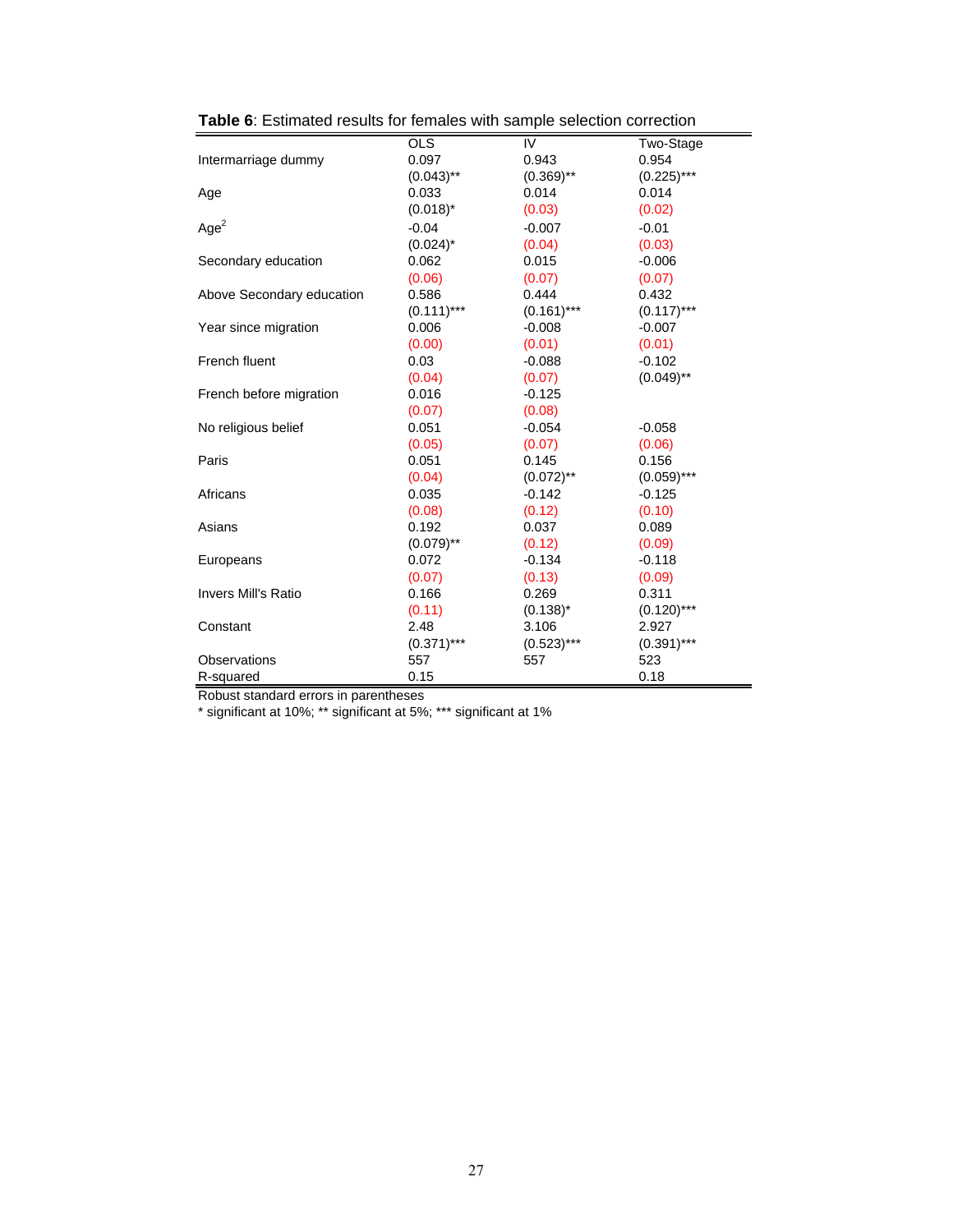|                           | OLS                  |               |                        | <b>IV Estimation</b> |               |                        | <b>Two-Stage Estimation</b> |               |                        |
|---------------------------|----------------------|---------------|------------------------|----------------------|---------------|------------------------|-----------------------------|---------------|------------------------|
|                           |                      | Africans      | Non-Africans           |                      | Africans      | Non-Africans           |                             | Africans      | Non-Africans           |
|                           |                      | French before |                        |                      | French before |                        | Total                       | French        |                        |
|                           | <b>Total African</b> | and fluently  |                        | <b>Total African</b> | and fluently  |                        | African                     | before and    |                        |
|                           | sample               | now           |                        | sample               | now           |                        | sample                      | fluently now  |                        |
| Intermarriage dummy       | 0.109                | 0.112         | 0.038                  | 0.309                | 0.493         | 0.136                  | 0.348                       | 0.481         | 0.288                  |
|                           | $(0.037)$ ***        | $(0.045)$ **  | (0.02)                 | $(0.176)^*$          | $(0.239)$ **  | (0.14)                 | $(0.179)^*$                 | $(0.230)$ **  | $(0.108)$ ***          |
| Male dummy                | 0.114                | 0.053         | 0.216                  | 0.107                | 0.058         | 0.216                  | 0.11                        | 0.068         | 0.208                  |
|                           | $(0.049)$ **         | (0.062)       | $(0.024)$ ***          | $(0.051)$ **         | (0.064)       | $(0.025)$ ***          | $(0.050)$ **                | (0.062)       | $(0.025)$ ***          |
| Age                       | 0.018                | 0.039         | 0.019                  | 0.025                | 0.054         | 0.015                  | 0.027                       | 0.058         | 0.01                   |
|                           | (0.02)               | $(0.017)$ **  | $(0.008)$ **           | (0.02)               | $(0.021)$ **  | (0.01)                 | (0.02)                      | $(0.022)***$  | (0.01)                 |
| Age <sup>2</sup>          | $-0.023$             | $-0.046$      | $-0.022$               | $-0.03$              | $-0.058$      | $-0.017$               | $-0.032$                    | $-0.063$      | $-0.008$               |
|                           | (0.02)               | $(0.021)$ **  | $(0.010)$ **           | (0.02)               | $(0.024)$ **  | (0.01)                 | (0.02)                      | $(0.025)$ **  | (0.01)                 |
| Secondary education       | $-0.006$             | $-0.009$      | 0.013                  | $-0.02$              | $-0.031$      | 0.004                  | $-0.033$                    | $-0.059$      | $-0.009$               |
|                           | (0.04)               | (0.065)       | (0.03)                 | (0.04)               | (0.067)       | (0.03)                 | (0.05)                      | (0.076)       | (0.03)                 |
| Above Secondary education | 0.353                | 0.398         | 0.433                  | 0.29                 | 0.276         | 0.423                  | 0.272                       | 0.26          | 0.41                   |
|                           | $(0.073)***$         | $(0.093)$ *** | $(0.063)***$           | $(0.085)$ ***        | $(0.116)$ **  | $(0.065)$ ***          | $(0.091)$ ***               | $(0.127)$ **  | $(0.063)$ ***          |
| Year since migration      | 0.007                | 0.009         | 0.009                  | 0.006                | 0.006         | 0.007                  | 0.006                       | 0.006         | 0.004                  |
|                           | $(0.002)$ ***        | $(0.004)$ **  | $(0.002)$ ***          | $(0.003)$ **         | (0.004)       | $(0.004)^*$            | $(0.003)$ **                | (0.004)       | $-0.003$               |
| French fluent             | $-0.022$             |               | 0.036                  | $-0.051$             |               | 0.018                  | $-0.06$                     |               | $-0.005$               |
|                           | (0.03)               |               | $(0.022)^{*}$          | (0.04)               |               | (0.03)                 | (0.04)                      |               | (0.03)                 |
| French before migration   | 0.048                |               | 0.094                  | 0.032                |               | 0.089                  | 0.033                       |               | 0.085                  |
|                           | (0.04)               |               | $(0.026)$ ***          | (0.04)               |               | $(0.027)$ ***          | (0.04)                      |               | $(0.027)$ ***          |
| No religious belief       | 0.097                | $-0.024$      | 0.016                  | 0.094                | $-0.081$      | 0.006                  | 0.101                       | $-0.09$       | $-0.007$               |
|                           | $(0.037)$ ***        | (0.042)       | $-0.029$               | $(0.037)$ **         | (0.055)       | $-0.031$               | $(0.037)$ ***               | $(0.055)^*$   | $-0.03$                |
| Paris                     | 0.063                | 0.028         | 0.114                  | 0.073                | 0.072         | 0.126                  | 0.069                       | 0.057         | 0.144                  |
|                           | $(0.030)$ **         | (0.040)       | $(0.024)$ ***<br>0.114 | $(0.030)$ **         | (0.045)       | $(0.029)$ ***<br>0.102 | $(0.030)$ **                | (0.041)       | $(0.027)$ ***<br>0.074 |
| Asians                    |                      |               | $(0.039)$ ***          |                      |               | $(0.045)$ **           |                             |               | $(0.042)^*$            |
| Europeans                 |                      |               | 0.028                  |                      |               | 0.009                  |                             |               | $-0.021$               |
|                           |                      |               | (0.03)                 |                      |               | (0.04)                 |                             |               | (0.03)                 |
| Constant                  | 2.989                | 2.716         | 2.849                  | 2.811                | 2.285         | 2.929                  | 2.764                       | 2.241         | 3.068                  |
|                           | $(0.351)$ ***        | $(0.339)***$  | $(0.152)***$           | $(0.404)$ ***        | $(0.453)***$  | $(0.200)$ ***          | $(0.428)$ ***               | $(0.458)$ *** | $(0.179)***$           |
| Observations              | 760                  | 482           | 1462                   | 760                  | 482           | 1462                   | 760                         | 482           | 1462                   |
| R-squared                 | 0.15                 | 0.15          | 0.2                    |                      |               |                        | 0.15                        | 0.15          | 0.2                    |
|                           |                      |               |                        |                      |               |                        |                             |               |                        |

**Table7**: Earnings equation for African and non-African samples separately